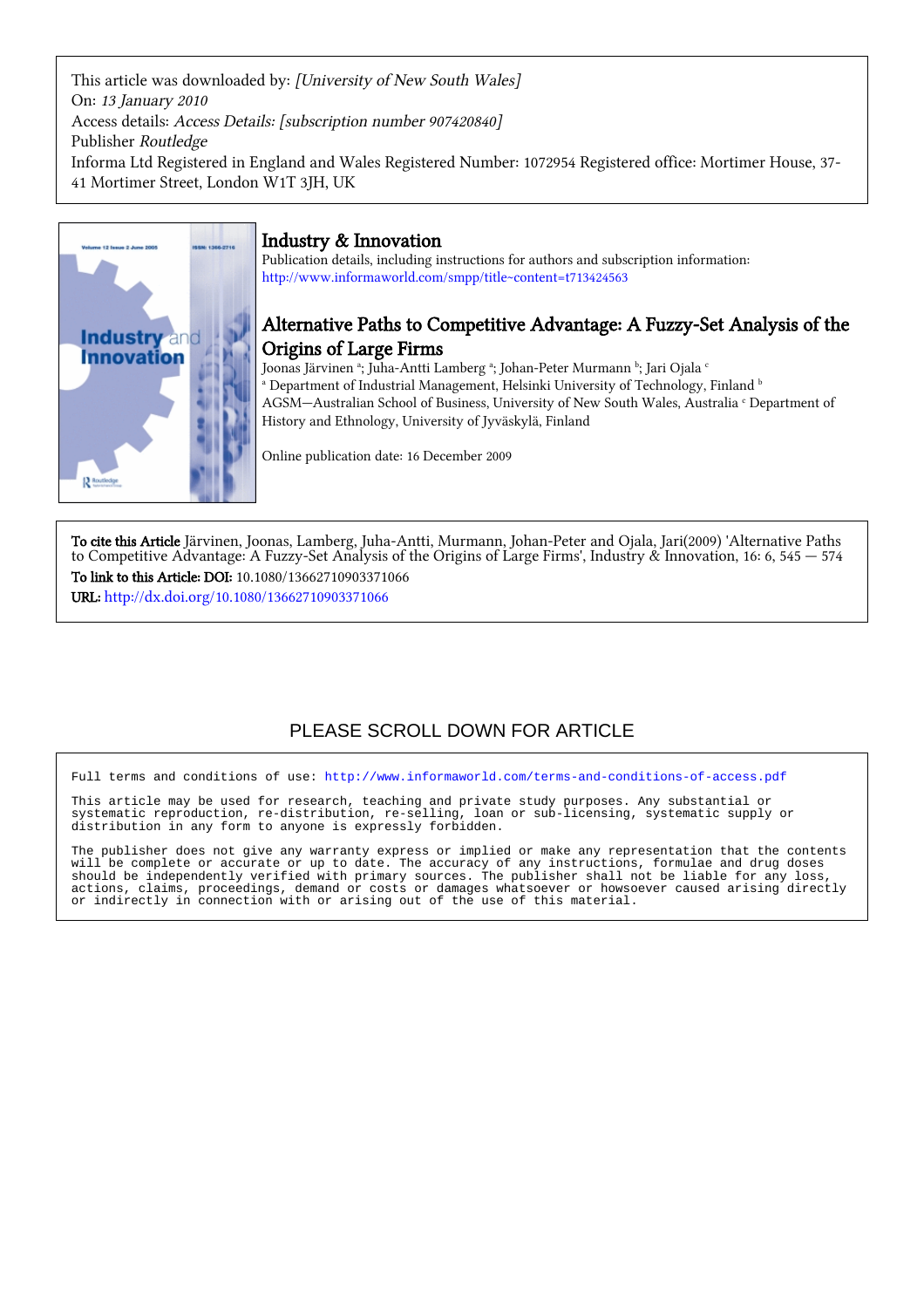Research Paper

## Routledge<br>Taylor & Francis Group

# Alternative Paths to Competitive Advantage: A Fuzzy-Set Analysis of the Origins of Large Firms

JOONAS JÄRVINEN\*, JUHA-ANTTI LAMBERG\* JOHAN-PETER MURMANN\*\* & JARI OJALA†

\*Department of Industrial Management, Helsinki University of Technology, Finland, \*\*AGSM—Australian School of Business, University of New South Wales, Australia, <sup>†</sup>Department of History and Ethnology, University of Jyväskylä, Finland

ABSTRACT Scholars have documented the importance of national-level factors for the competitive success of firms on a global scale. These studies typically identify multiple factors that are behind the emergence of large and successful firms in particular national clusters. However, there has been relatively little research identifying whether such factors are all collectively necessary to produce the outcome, or whether only a few of the factors in different combinations might be sufficient to generate the shift in competitive advantage manifested in the market power of large "flagship" firms. In this paper, we study the evolution of one industry across six countries in which the competitive position of national firms changed considerably during our 100-year analysis period. The results of our combined historical and fuzzy-set analyses show that an unequal distribution of resources may lead to alternative causal pathways to competitive advantage of the largest firms.

KEY WORDS: Industry evolution, competitive advantage of large firms, national clusters, history, paper industry, fuzzy-set analysis

Although strategic management research typically explains the competitive advantage of particular firms in terms of firm-specific factors, there is also a stream of literature on country-level explanations for the success of individual firms in the marketplace (Porter, 1990; Kogut, 1993; Brouthers et al., 2008). Scholars have also begun to document the importance of national-level factors for the competitive success of firms in markets where competition occurs on a global rather than merely a regional scale (for an overview see Lundvall, 2007). These studies typically identify multiple factors that are behind the

1366-2716 Print/1469-8390 Online/09/060545–30 q 2009 Taylor & Francis DOI: 10.1080/13662710903371066

Correspondence Address: Joonas Järvinen, Department of Industrial Management, Helsinki University of Technology, Helsinki, Finland. Email: joonas.jarvinen@tkk.fi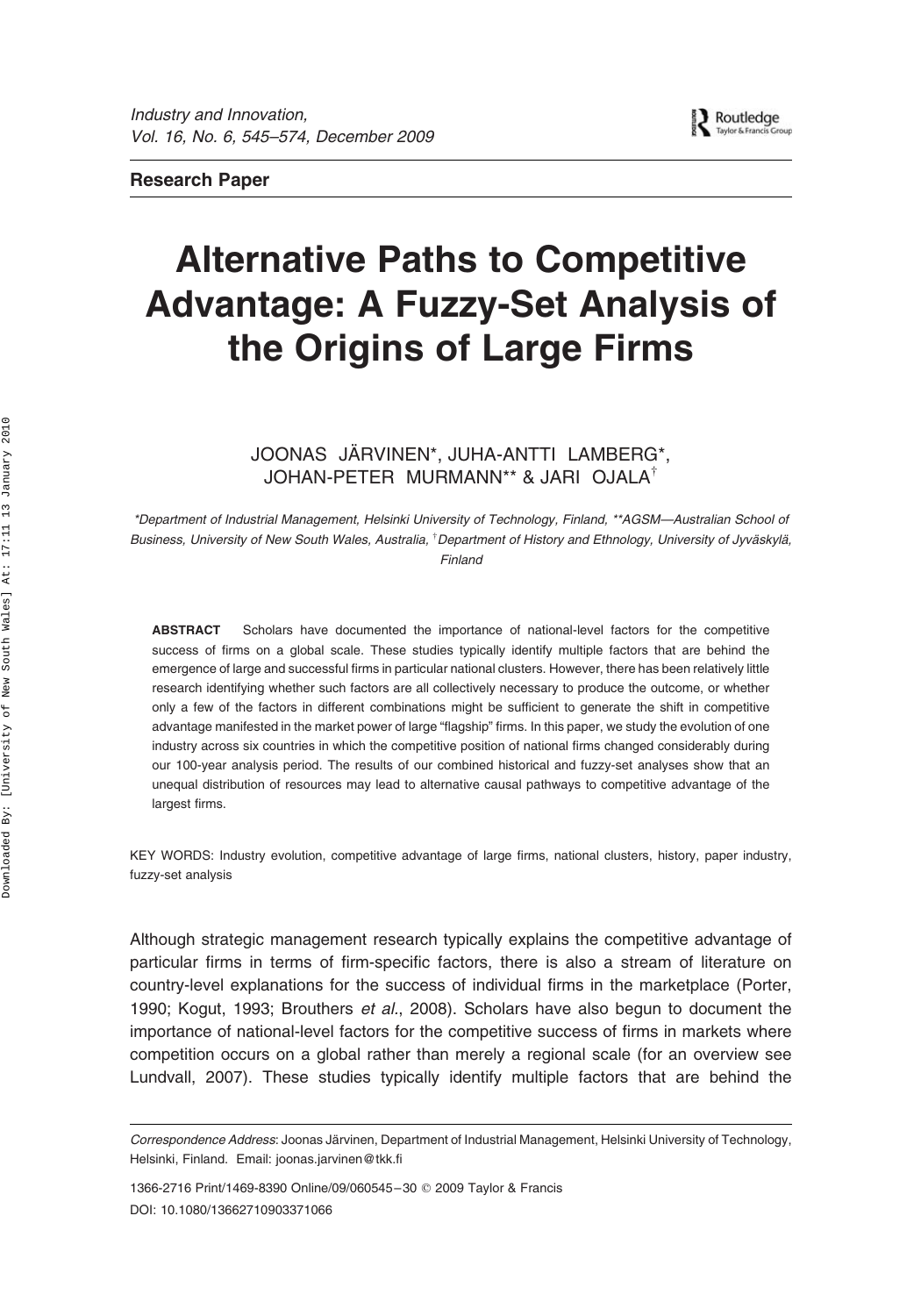competitive advantage of firms in particular national clusters at a specific point in time (Porter, 1990; Mowery and Nelson, 1999; Lundvall et al., 2002).

Most studies of particular industries over long periods of time have focused on singlecountry settings (for exceptions see, e.g. Dobrev et al., 2001). Yet when researchers have compared long-term developments in different countries, they have demonstrated that the national background of firms had a clear impact on their performance. In the industries studied to date, winners and losers have not been distributed randomly across countries, but often cluster in one or several countries (e.g. Chandler, 1990; Murmann, 2003). What is more, the competitive advantage of nations and clusters is manifested in the emergence and evolution of large "flagship" firms that function as innovation hubs and may potentially distribute technological and business knowledge among smaller firms. This occurs especially in manufacturing industries.

Despite the increasing interest in the national background of large and successful firms. we do not possess a complete understanding of how and why national characteristics lead to the rise or fall of these dominant firms. Earlier studies have typically identified multiple factors that are behind the emergence of large firms in particular national clusters. However, there has been relatively little research identifying whether these factors are all collectively necessary to produce the outcome, or whether only a few of these factors in different combinations might be sufficient to generate the shift in competitive advantage (see Pajunen, 2008 for a fuzzy-set approach to answering these questions). This scarcity of empirical research motivated us to study the historical and causal attributes related to nation-specific competitive advantages of large firms.

In this paper, we study the evolution of one industry across six countries in which the competitive position of the national firms changed considerably during a 100-year period. Our research focuses on the evolution of paper industry firms in six European countries (Germany, UK, France, Sweden, Norway and Finland) for a number of reasons. Because of transportation costs, opportunities for clustering in the paper industry were much less than for the previously studied high-value-to-weight-ratio industries such as synthetic dyes, pharmaceuticals, microprocessors and packaged software (Mowery and Nelson, 1999). However, geographic proximity meant that the countries could export to each other, since transportation costs would not be prohibitive (cf. Krugman, 1991; Krugman and Venables, 1995). To be able to identify whether differences in the development patterns of a large country such as Germany and a small country such as Finland were driven merely by the size of the country, we compared them with countries of similar size. That is, we included Sweden and Norway as comparisons for Finland and Britain and France as comparison for Germany. Importantly, all six countries had non-trivial paper production throughout the twentieth century.

Empirically, we concentrate on explaining changes in competitive positions measured as the relative capacity and ranking of the largest firms originating from the six countries. This choice is based on the established theoretical view (e.g. Chandler, 1990; Geroski, 1998) supported by empirical research (Pavitt et al., 1987; Camison-Zornoza et al., 2004) that competitive advantage in manufacturing industries culminates in the existence and longevity of large firms. In specific historical contexts, each of the six countries was a home for large and to some extent dominant firms. We demonstrate both continuity and change in the group of the largest firms and aim for a causal explanation of how and why dominance in the group of top 20 firms changes as a function of the national characteristics of the industry.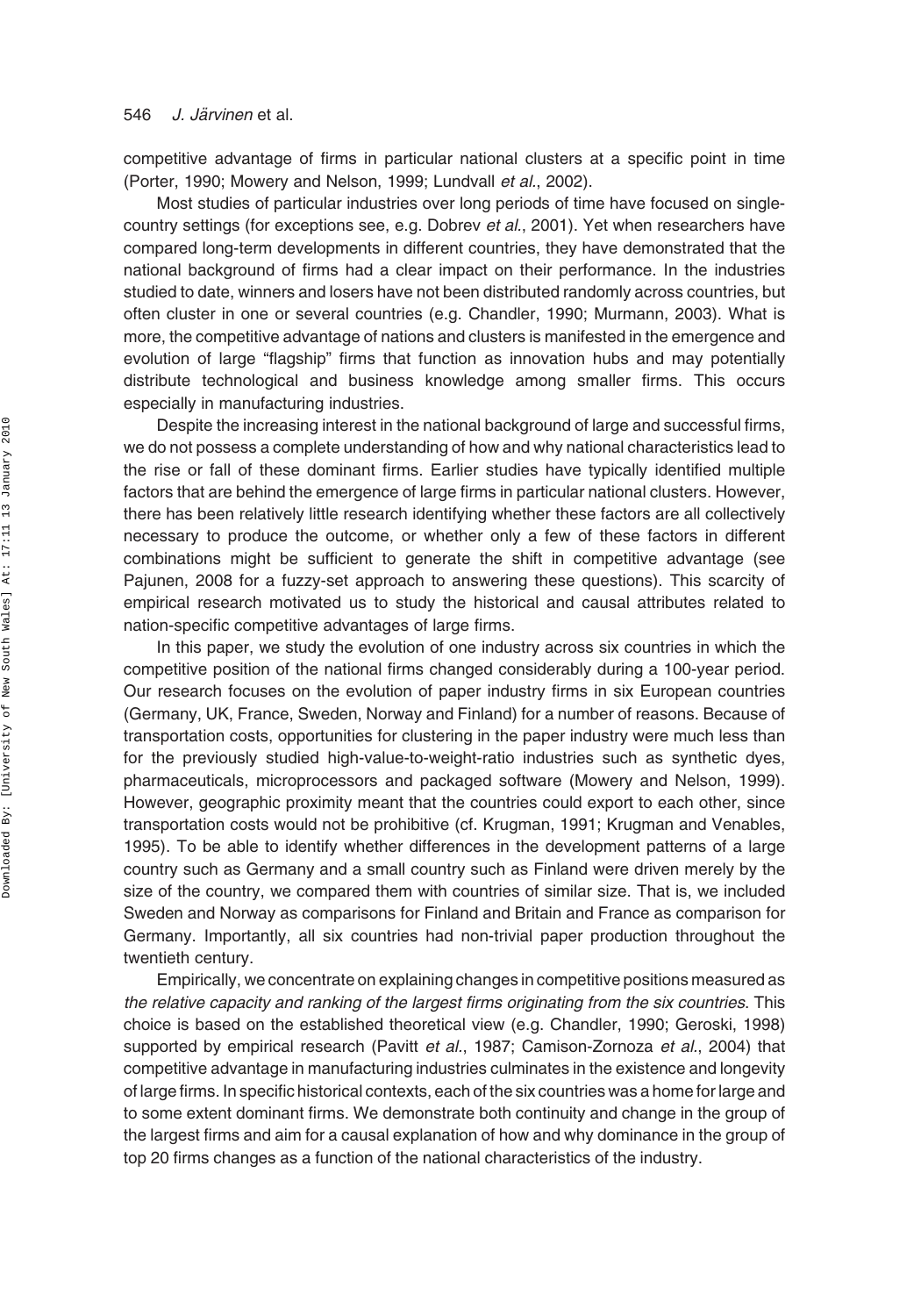We contribute to the evolutionary strategy literature in three specific ways. First, our extended research period allows us to show general patterns of firm and industry evolution in conjunction with the economic and political development of markets and societies. Second, our innovative combination of historical analysis and fuzzy-set logic is a methodological advance in the context of evolutionary studies. Our approach is useful in comparative settings that are potentially complex for more elaborate mathematical modeling. In particular, the method allows us to integrate quantitative measures with theoretical and substantive insights of the studied phenomenon. By relying on sufficient and necessary causation, the method also enables us to study different configurations of factors that potentially lead into the same outcome, but which are not enabled by mainstream regression analysis techniques.<sup>1</sup> Third, our results demonstrate the ephemeral nature of competitive advantage of large firms and offer important implications for policy makers interested in the emergence of new successful firms.

#### Theoretical Background

The emergence of large and successful firms is one of the key questions in strategic management. The importance of this question is related to findings that demonstrate that large firms have a higher survival rate than smaller firms (Barnett et al., 1994; Klepper, 1996); they function as innovation hubs in network-based clusters (Dhanaraj and Parkhe, 2006); and have the ability to produce important process innovations that raise the overall effectiveness of a certain industry (Pavitt et al., 1987; Klepper, 1996).<sup>2</sup> To explain the sources of competitive success is a more complicated matter. The view that firm-based resources and capabilities explain firm growth and performance outcomes (e.g. growth and profitability or decline and loss) is especially dominant in the literature based on resources (Barney, 1991) and dynamic capabilities (Teece et al., 1997). From this perspective, firmlevel features explain performance.

A related perspective in business history locates performance in the hands of managers. Historians working on organizational decline (e.g. Chandler, 1962, 1977, 1990; Galambos, 1988; Cassis, 1997) see these events as failures to change organizational arrangement to meet the demands of the environment. Similarly, when new organizations arise they are interpreted as providing organizational solutions to needed coordination of economic activity. Before the rise of the resource and capability-based views of strategic management, scholars typically reduced the firm-level competitive advantage to the structural characteristics of the specific industry. In the dynamic version of industrial organization, researchers (e.g. Klepper, 1996) see that the market and institutional environment "decides" on the survival opportunities of individual firms. The empirical research following Klepper's theoretical framework (1996, 2002) has demonstrated that the

<sup>&</sup>lt;sup>1</sup> Although statistical cluster analysis allows studying the effects of different configurations on an outcome of interest, it has a number of known limitations (discussed later in the paper). Fuzzy-set analysis is, however, able to overcome these at least partly (see, e.g. Fiss, 2007; Pajunen, 2008).

 $<sup>2</sup>$  Many scholars also emphasize the importance of small firms in innovation networks and cluster competitiveness.</sup> This view has its obvious merits, yet we see that in process industries it is both legitimate and constructive to locate cluster competitiveness in the existence of large firms. More discussion in Patel and Pavitt (1997) and Camison-Zornoza et al. (2004).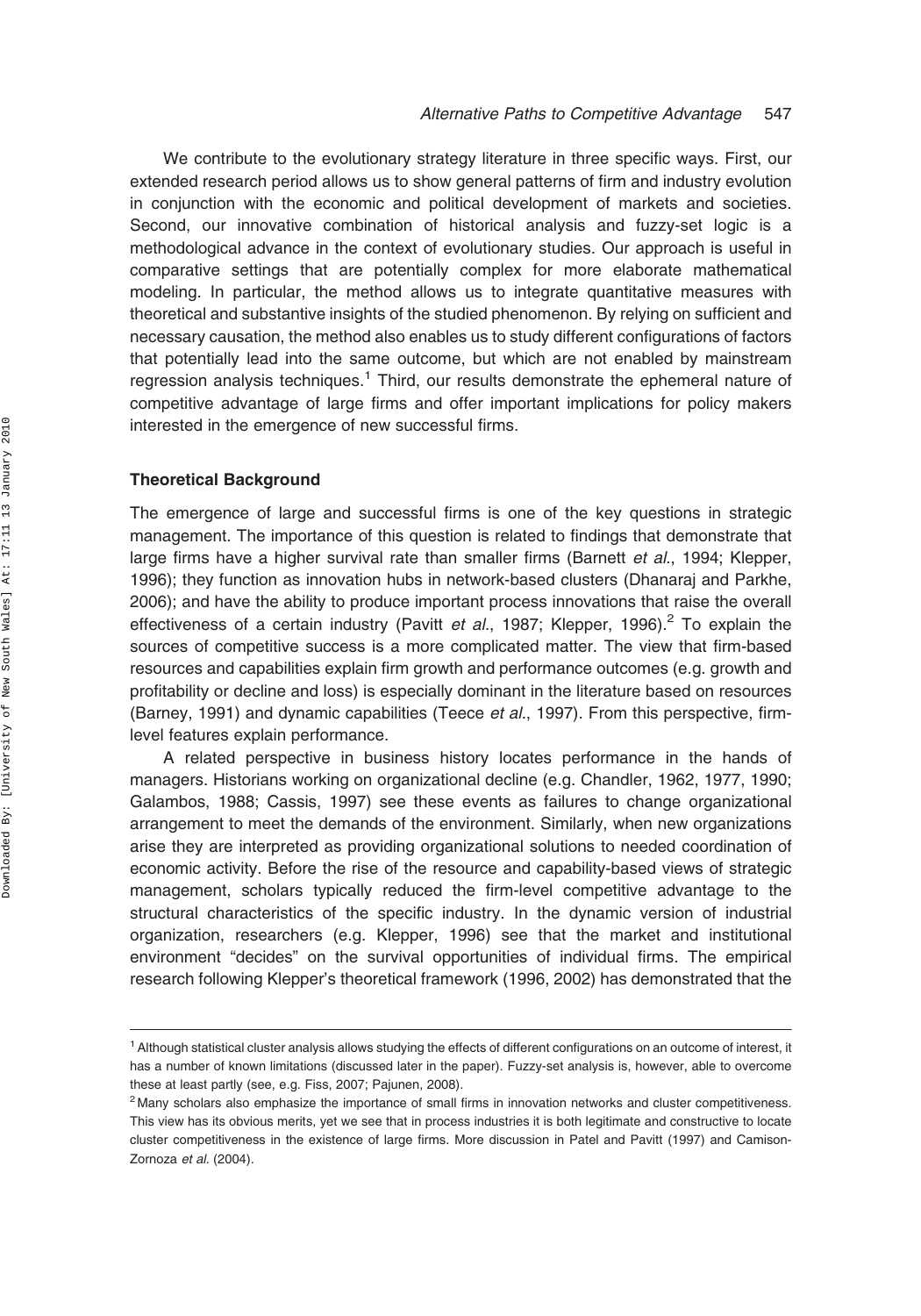#### 548 J. Järvinen et al.

| Article/book                                               | Research design/methods                      | Main antecedents                                                                                                                      |
|------------------------------------------------------------|----------------------------------------------|---------------------------------------------------------------------------------------------------------------------------------------|
| Porter (1990)                                              | Theoretical/empirical<br>multiple case study | <b>Factor conditions</b><br>Demand conditions<br>Related and supporting industries<br>Firm strategy, structure and rivalry            |
| Healey and Dunham (1994)                                   | Empirical single case study                  | Government and chance events<br>Antecedents by Porter (1990)                                                                          |
| Clancy et al. (2001)                                       | Empirical multiple case study                | Antecedents by Porter (1990)                                                                                                          |
| Lai and Shyu (2005)                                        | Empirical two case study                     | Antecedents by Porter (1990)                                                                                                          |
| Blundel and Thatcher (2005)                                | Empirical multiple case study                | Antecedents by Porter (1990)                                                                                                          |
|                                                            |                                              | Collective entrepreneurship by Best (2001)                                                                                            |
| Walker and Minnitt (2006)                                  | Empirical single case study                  | Antecedents by Porter (1990)                                                                                                          |
| Mowery and Nelson (1999)                                   | Empirical multiple case study                | Resources                                                                                                                             |
|                                                            |                                              | Institutions                                                                                                                          |
|                                                            |                                              | <b>Markets</b>                                                                                                                        |
|                                                            |                                              | Technology                                                                                                                            |
| Wilk and Fernsterseifer (2003) Empirical single case study |                                              | Cluster-specific resources that are, for example,<br>path dependent, immobile, inimitable and                                         |
|                                                            |                                              | complex in nature                                                                                                                     |
| Sölvell et al. (2003)                                      | Empirical multiple case study                | <b>Cluster initiatives</b>                                                                                                            |
|                                                            |                                              | General business environment (national legacy<br>and culture, geographical position, general<br>institutions and legal framework, and |
|                                                            |                                              | macroeconomic environment)                                                                                                            |
|                                                            |                                              | The microeconomic business environment<br>(Porter, 1990)                                                                              |
|                                                            |                                              | Macro- and microeconomic policy                                                                                                       |
| John and Pouder (2006)                                     | Theoretical/two example                      | Linkage to global markets                                                                                                             |
|                                                            | cases                                        | Accumulated entrepreneurial experience                                                                                                |
|                                                            |                                              | Regional networks                                                                                                                     |
|                                                            |                                              | Sustaining advantage over time                                                                                                        |
| Lawson and Lorenz (1999)                                   | Theoretical                                  | Tacit knowledge                                                                                                                       |
| Pinch et al. (2003)                                        | Theoretical                                  | Firm and cluster-level component knowledge<br>Firm and cluster-level architectural knowledge                                          |
| Morosini (2004)                                            | Theoretical                                  | Global scope of competition<br>High degree of knowledge integration                                                                   |
| Tallman et al. (2004)                                      | Theoretical                                  | Firm and cluster-level component knowledge                                                                                            |
|                                                            |                                              | Firm and cluster-level architectural knowledge                                                                                        |
| Lin et al. (2006)                                          | Theoretical/literature review                | Close proximity to professional human                                                                                                 |
|                                                            |                                              | resources and components                                                                                                              |
|                                                            |                                              | <b>Productivity:</b>                                                                                                                  |
|                                                            |                                              |                                                                                                                                       |
|                                                            |                                              | Close proximity to information                                                                                                        |
|                                                            |                                              | Complementary relationships among                                                                                                     |
|                                                            |                                              | industries and complete infrastructure                                                                                                |
|                                                            |                                              | Competitive pressure                                                                                                                  |

Table 1. Antecedents related to competitive advantage of industrial clusters by some recent studies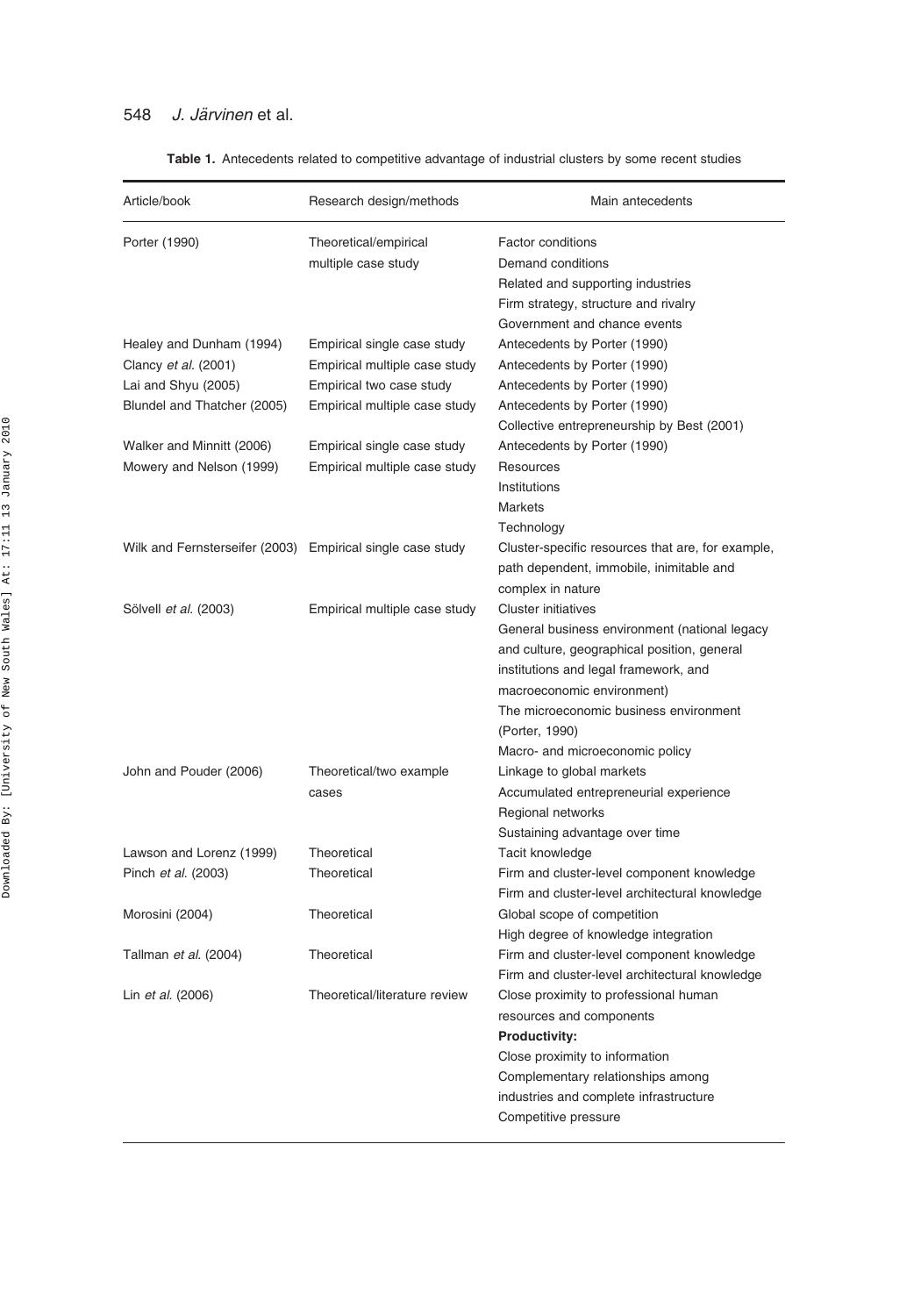| Article/book | Research design/methods | Main antecedents                                    |  |  |  |
|--------------|-------------------------|-----------------------------------------------------|--|--|--|
|              |                         | Innovation capability:                              |  |  |  |
|              |                         | Gives firms access to new components                |  |  |  |
|              |                         | Reduces experimental costs                          |  |  |  |
|              |                         | Make differentiation as the motivator of innovation |  |  |  |
|              |                         | New enterprise formation:                           |  |  |  |
|              |                         | Ease of obtaining market information                |  |  |  |
|              |                         | Low entry barriers                                  |  |  |  |

Table 1. Continued

size and age of firms and their R&D investments in process innovations enhance survival probability, whereas novelty and emphasis on product innovations risk organizational survival (for an alternative argument see McGahan and Silverman, 2001). Evolutionary scholars, furthermore, have suggested that evolutionary processes are characterized (a) by a large turnover of firms (total number of entries – exits over time) and (b) this process is needed for the selection of successful firms. This hypothesis has been verified in a number of empirical contexts.

In a related vein, many scholars assume that it is the characteristics of the institutional environment which primarily explain the emergence and destruction of business organizations. In our case this means the emergence and longevity of large firms. For example, research in new political economics (North, 1990) sees institutions as motivating firms to create capabilities for political rent-seeking at the expense of their long-term business strategies. In the same spirit, authorities in national innovation systems literature (e.g. Nelson and Winter, 1982; Nelson, 1993) have found that the innovation environment may dramatically affect the distribution of large firms among different countries. This argument is especially influential in the literature that focuses on the competitive advantages of industrial clusters. Table 1 lists some of the most recent contributions to this literature.

Porter's widely known (and implemented) "diamond" model (1990) specifies four determinants of competitive advantage (factor conditions; demand conditions; related and supporting industries; and firm strategy, structure and rivalry). Porter's work has been followed by several studies. The case studies either assess the competitive advantage of some cluster/clusters (e.g. Healey and Dunham, 1994; Lai and Shyu, 2005; Walker and Minnitt, 2006) by employing the diamond framework, or else they criticize it (e.g. Clancy et al., 2001; Blundel and Thatcher, 2005). Other literature in this domain has been primarily theoretical, and offers a variety of explanations for the competitive advantage of industrial clusters. For instance, Wilk and Fernsterseifer (2003) suggest that the cluster-level competitive advantage rests on its specific resources, Lawson and Lorenz (1999), Pinch et al. (2003) and Tallman et al. (2004) focus their attention on the role of different types of knowledge, Morosini (2004) proposes that competitive advantage can be achieved by a global scope of competition and a high degree of knowledge integration. Lin et al. (2006) argue that industrial clusters improve their competitiveness by increasing inter-organizational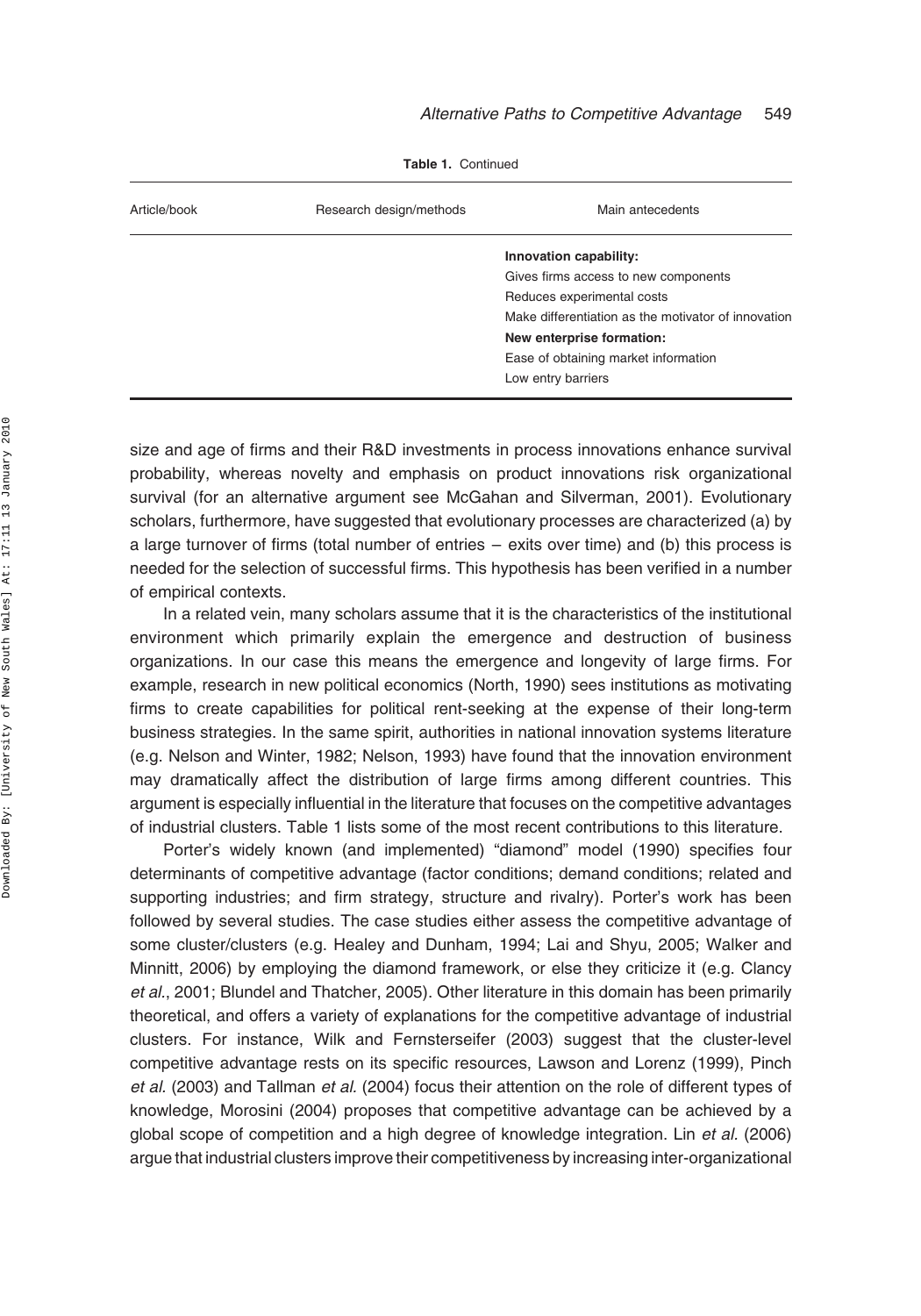and industrial productivity, by advancing innovation capability, and by stimulating new enterprise formation.

To summarize the above review, earlier research has identified a considerable number of antecedents that may be associated with cluster-level competitive advantage as materialized in the existence of large "flagship" firms. Many of these antecedents are rather specific. However, we may identify three broader themes that will guide our historical account. These are the *economics of an industry* (i.e. how value is generated in an industry); the organization of markets (how value creation activities are organized in different countries); and the innovation environment and technological knowledge (to what extent the surrounding innovation environment affects the accumulation of technological knowledge). So far, very little empirical research has systematically studied whether the antecedents are always the same across industries or whether they are jointly necessary or sufficient for clustering to occur. From this starting point, we next focus on the evolution of one specific evolutionary process in the context of the European paper industry.

#### A Short History of the Paper Industry in Europe

The first paper production plants in the countries analyzed in this study were established between 1320 (France and Germany) and 1706 (Norway) (see Table 2). Before the nineteenth century paper was hand-made in small-scale manufacturing units, using rags as raw materials. Industrial scale paper production emerged during the early nineteenth century. In the following, we aim to give a historical analysis of this period of mechanization and industrialization of paper production, in the constraints of institutions, markets and technological changes. Finally, we conclude with an analysis of changes in industry dominance both globally and among the case countries.

From an evolutionary and strategic perspective, the global paper industry became increasingly competitive from the late nineteenth century onwards. This development is documented in Table 3. Following almost exactly Klepper's shakeout model (1996), at first the number of entries increased steadily until the 1930s. After that period the number of exits has exceeded the number of entries, leading to an increasing concentration rate and finally to almost no new entries. The population level decline after the 1930s has been dramatic. Whereas the total number of companies manufacturing paper and pulp in the six case countries was over 1500 in 1938, it had decreased to 353 by  $2000$ .<sup>3</sup> Most recently, the industry has been characterized by a global rivalry between a relatively small number of dominant firms (Lamberg and Ojala, 2006).

An important notion concerning the evolution of the population of firms in different countries is the embedding in institutional contexts characterized by severe and sometimes dramatic changes. That is, external shocks in terms of two world wars, the division and reunion of the two Germanys, the rise and fall of communist regimes, and the emergence of European Union and various international arrangements for world trade have all had a

<sup>3</sup>Simultaneously, the period from 1800 to 2000 witnessed a significant technological shift from hand-made to mechanical manufacturing. In Germany, for example, there were over 1000 paper-producing companies in 1847; most of them were small manufacturers who produced hand-made paper (Krawany, 1910).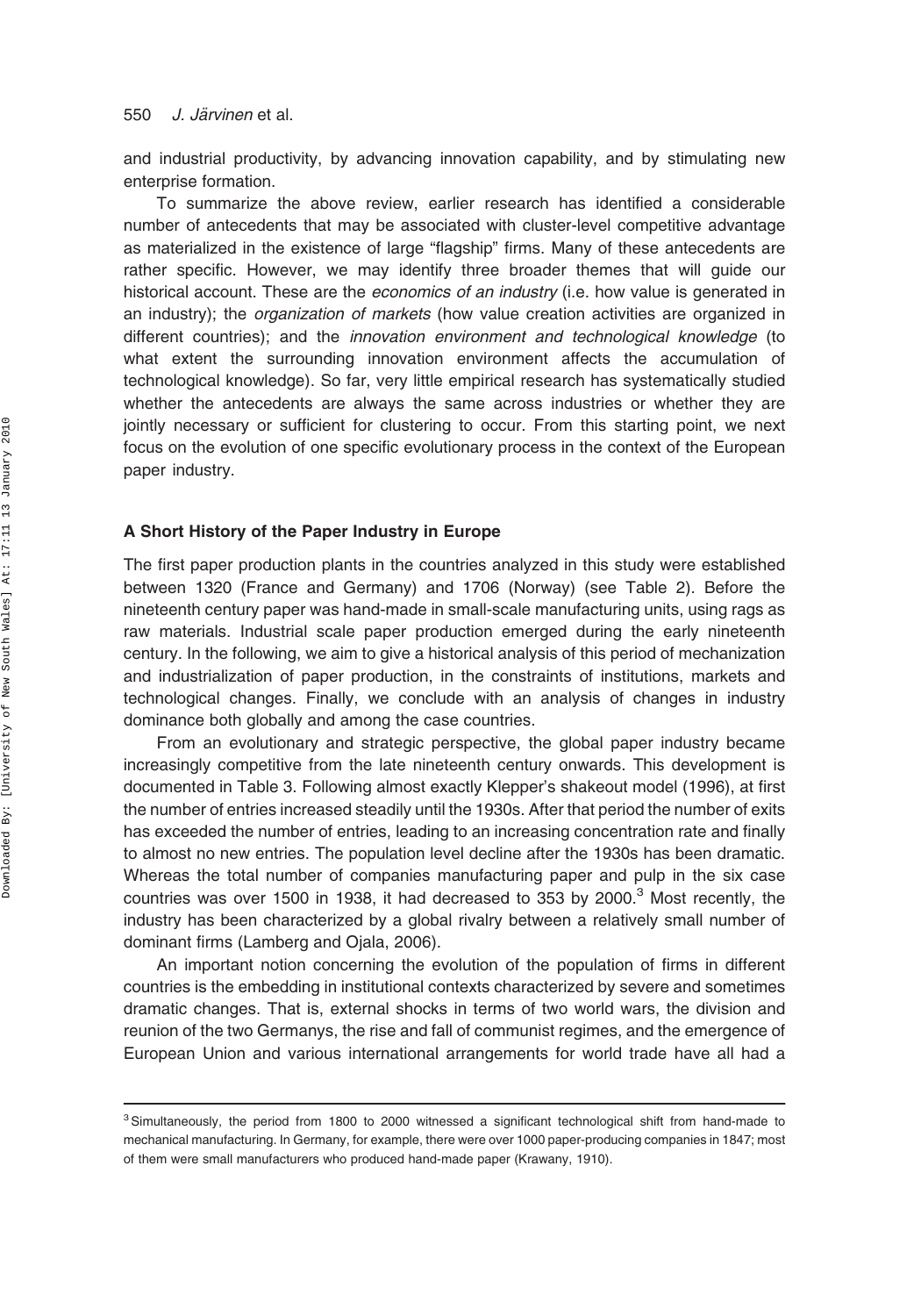|                                      |      | Finland France | Germany | Norway | Sweden | UK   | Average |
|--------------------------------------|------|----------------|---------|--------|--------|------|---------|
| Beginning of paper production (year) | 1667 | 1320           | 1320    | 1706   | 1550   | 1490 | 1509    |
| First modern paper machine (year)    | 1842 | 1816           | 1819    | 1838   | 1831   | 1803 | 1825    |

Table 2. The beginning of paper manufacturing and the first paper machines in the case countries

Sources: Krawany (1910), Salzman (1911), Rjestoff (1913) and Munsell (1980).

significant impact on paper production in the case countries. In this respect Germany especially is a case that cannot be understood without taking into account these severe changes in institutional constraints (e.g. Lamberg and Laurila, 2005).

From a purely economic point of view, economic growth and the consumption of paper have correlated strongly. Increased literacy, expanding populations, and enhanced printing and press technologies created markets for paper products during the nineteenth century. During the twentieth century, paper consumption per capita increased even more (Coleman, 1958: 208–209; Diesen, 1998: 65). The six countries selected in our study reflect both supply and demand factors in the industry. The large countries (Germany, France and Britain) had significant domestic consumption that could also be satisfied with imports. However, the small Nordic countries (Finland, Sweden and Norway) had only limited domestic markets, yet significant raw material resources that enabled the growth of their forest industries. The share of total GDP in the case countries is reported in Table 4, showing that the three large countries comprised 95 per cent of the combined GDP of the case countries in 1820 and around 89 per cent in 2000. These figures correlate strongly with the population shares: in 1820 about 94 per cent and in 2000 about 91 per cent of the combined population of all six case countries belonged to the three large countries. Therefore, the large countries also provided larger markets for paper industry products. Table 4 also shows economic growth in all countries in general, and especially, the rapid growth in the Nordic countries in particular.

On the supply side, the availability of raw materials is one of the most important determinants. Ever since timber emerged as the most important raw material in the

|      | Finland | France | Germany | Norway         | Sweden | UK  | Sum  |
|------|---------|--------|---------|----------------|--------|-----|------|
| 1800 | 2       | n/a    | 500     | $\overline{2}$ | 7      | 434 | n/a  |
| 1850 | 4       | n/a    | 857     | $\overline{2}$ | 7      | 452 | n/a  |
| 1875 | 10      | 524    | 423     | 16             | 20     | 296 | 1289 |
| 1908 | 22      | 321    | 517     | 25             | 56     | 301 | 1242 |
| 1938 | 34      | 297    | 856     | 55             | 78     | 217 | 1537 |
| 1950 | 26      | 306    | 276     | 60             | 87     | 202 | 957  |
| 1974 | 26      | 205    | 220     | 40             | 42     | 103 | 636  |
| 2000 | 10      | 79     | 166     | 15             | 25     | 58  | 353  |

Table 3. Industry evolution: number of paper-producing companies in case countries 1800–2000

Sources: Dykes Spicer (1907), Krawany (1910), Salzman (1911), Coleman (1958), UNECE (1964–2006) and the Paper Industry Database compiled by the authors (at http://research.jyu.fi/orgevolution/datasets.shtml).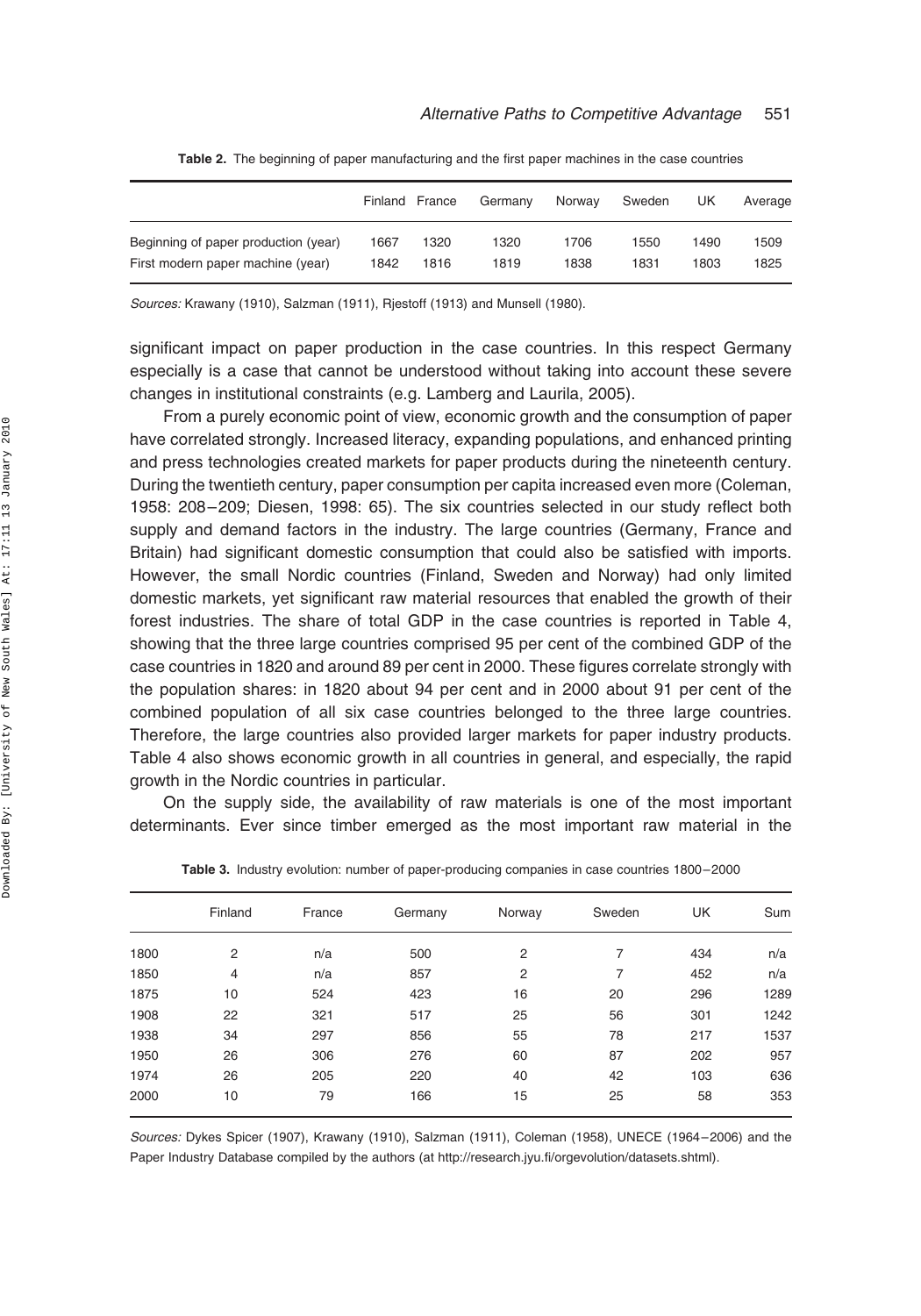|      | Finland | France | Germany | Norway | Sweden | UK   | Sum   |
|------|---------|--------|---------|--------|--------|------|-------|
| 1820 | 0.9     | 34.3   | 26.0    | 0.8    | 3.0    | 35.1 | 100.0 |
| 1850 | 0.8     | 32.8   | 27.2    | 0.8    | 2.5    | 35.8 | 100.0 |
| 1875 | 0.8     | 28.6   | 29.1    | 0.9    | 2.7    | 38.0 | 100.0 |
| 1913 | 1.0     | 21.6   | 37.1    | 0.9    | 2.9    | 36.5 | 100.0 |
| 1938 | 1.5     | 21.2   | 38.8    | 1.4    | 3.4    | 33.7 | 100.0 |
| 1950 | 1.9     | 24.1   | 29.0    | 1.9    | 5.2    | 38.0 | 100.0 |
| 1974 | 2.1     | 27.8   | 37.6    | 1.8    | 4.5    | 26.3 | 100.0 |
| 2000 | 2.3     | 28.6   | 35.3    | 2.6    | 4.2    | 27.1 | 100.0 |
|      |         |        |         |        |        |      |       |

Table 4. Share of total GDP of the case countries combined with GDP in cross-cutting years (per cent)

Sources: Maddison (2001); Groningen database (http://www.ggdc.net/dseries/).

paper industry, the availability of forests has been an important factor for the industries in each country. The paper production procedure was patented in 1854. Wood-based paper production gave an advantage to countries with considerable wood resources (Norway, Finland, Sweden, and to some extent Germany and France). In Britain, other raw materials were more widely used up to the 1870s, when wood pulp, mainly imported from Norway, Sweden and Canada, slowly began to replace the previous raw materials. The wood resource base of the case countries is reported in Table 5. In addition to wood, energy is also an important supply-side factor. The Nordic countries had favorable hydro energy resources, with the first paper mills all situated on or nearby rapids.

Today's paper manufacturing technology has gradually developed over the past 200 years. The modern paper machine ("Fourdnier") was invented in France in 1797, and the first machine was started in 1803 in the UK. During the first half of the nineteenth century the Fourdnier machines were introduced to all six countries; in Germany, for example, 20 paper machines were running already in 1830 (Dykes Spicer, 1907: 58–64; Krawany, 1910; Salzman, 1911; Coleman, 1958: 179–226; Toivanen, 2004).

The operational principle of a paper machine, whether built in 1805, 1905 or 2005, is basically the same. There have been, however, a number of improvements which have led to an enormous growth in the size and the capacity of the machines. The average paper machine of 1805 was 135 centimeters wide and produced 11 meters of paper per minute, annually some 300 tons. The 1905 average machine was 315 centimeters wide, produced 60 meters of paper per minute and 3000 tons per year. The modern paper machine of 2005 was on average 930 centimeters wide, produced 1800 meters of paper per minute and 400,000 tons per year (Dykes Spicer, 1907: 44, 47, 69; Lund, 1999).<sup>4</sup> The technological history of paper making, therefore, is a story of increasing scale. What is more, technological change has not decelerated in the 200 years since the introduction of the first paper machine. The annual output of new machines has increased exponentially since the beginning of the industry, because engineers have introduced very sophisticated new technologies in the parts that

<sup>4</sup> The illustrative 2005 paper machine is the one built by UPM-Kymmene in Rauma, Finland (PK8) in 1998.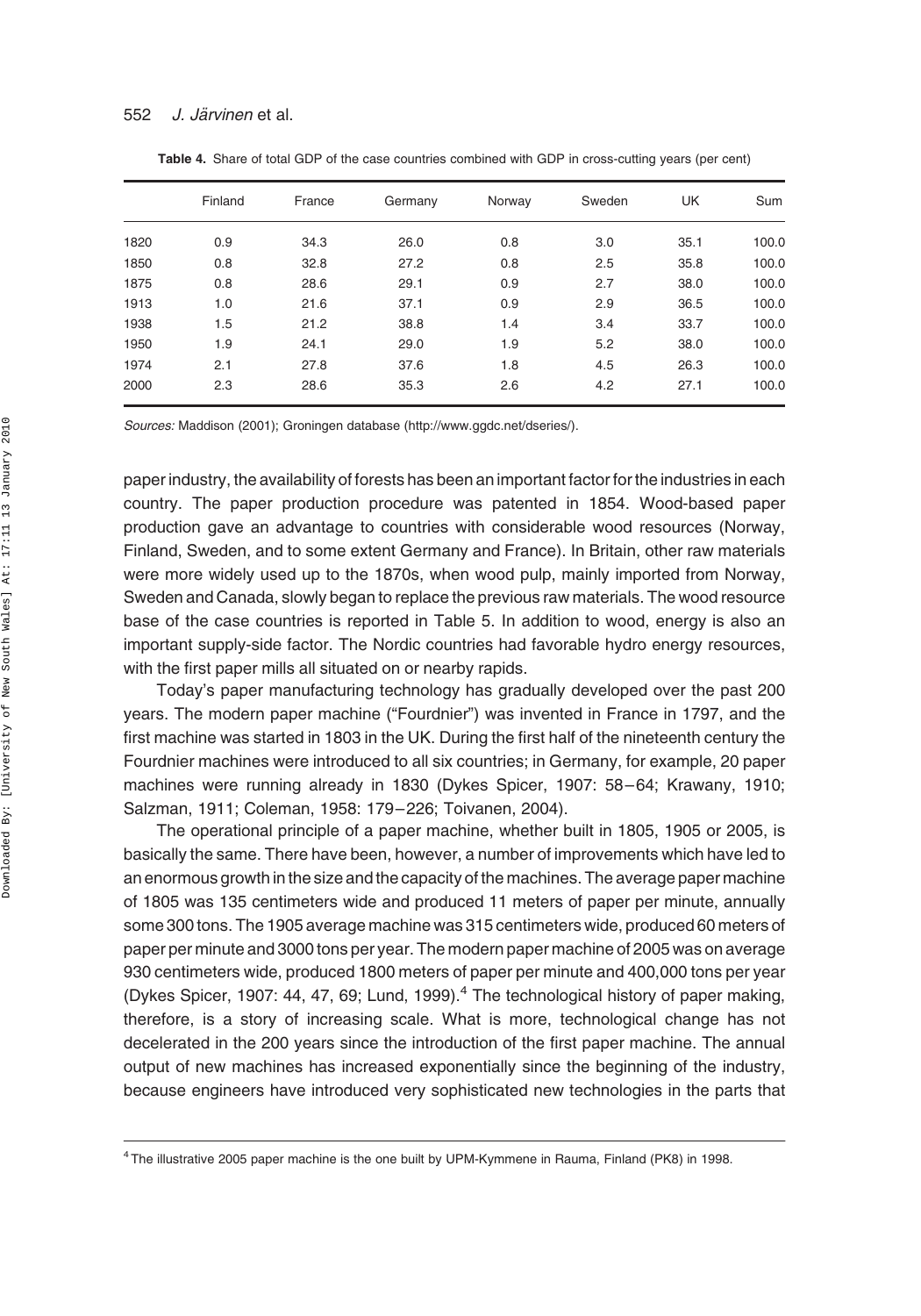|      | Finland | France | Germany | Norway | Sweden | UK   | Together |
|------|---------|--------|---------|--------|--------|------|----------|
| 1938 | 21.625  | 10.321 | 7042    | 4951   | 20.895 | 1254 | 66,088   |
| 1950 | 21.900  | 11.131 | 8754    | 5300   | 20,950 | 1525 | 69,560   |
| 1974 | 22.520  | 13,181 | 9880    | 5900   | 22,204 | 2002 | 75,687   |
| 2000 | 23.046  | 14.681 | 10.526  | 6754   | 21,273 | 2791 | 79,071   |

Table 5. Forest area in the case countries (1000 hectares)

Sources: Gold (2003) and FAO databases (http://www.fao.org/documents/).

make up a paper machine. Figure 1 illustrates the development of paper machine technology from 1800 to 2000.

The chemical pulping process, invented in 1867 (sulphite) and 1884 (sulphate), was the next major technological step in paper making (Dykes Spicer, 1907: 18–23). Chemical pulp made it possible to gain a scale advantage. Minerals and chemicals have increasingly played an important role in paper making since the late nineteenth century. For example, China clay was added to pulp already in the beginning of the nineteenth century to give body and weight to finished sheets. The use of clay became even more pronounced when wood was introduced as a raw material. Chemical processes for bleaching and coloring paper were also introduced during the nineteenth century, and have been developed significantly during the past 150 years. Among other significant technological leaps during the latter part of the twentieth century have been the development of coated paper grades, the use of recycled fiber and the creation of different "wood-free" paper grades. By the mid-1990s the total raw material supply in the world needed for paper making consisted of 55 per cent wood-based raw materials, 30 per cent recycled fiber, 12 per cent minerals and chemicals, and 3 per cent of non-wood fiber (Dykes Spicer, 1907: 72–90; Diesen, 1998: 30, 63–64; Kettunen, 2002).

Thus, by the turn of the nineteenth and twentieth centuries, all the major innovations of paper making as known today had been introduced. Nonetheless, twentieth-century paper making added integrated mechanization of the production process; automation and computerization of the production control systems; integrated units, improved productivity through "giant" machines, environmental control that induced raw material and energysaving production, and new raw materials (Dykes Spicer, 1907: 54; Ojala et al., 2006: 262–263). As a consequence of this continuous stream of process innovations, the shakeout period has been less drastic and considerably longer than in some other industries like car manufacturing (cf. Klepper, 1996; Christensen et al., 1998).

Due to the large production facilities, the paper and pulp industry is among the most capital intensive lines of business. To simplify, one can argue that the value added of the production increased in hand with the quality and technology intensity of the products. On the low-tech and low-value side of the product spectrum lie newsprint and uncoated wood-free grades (such as WF), and at the other end of the spectrum lie high-tech and high-value coated paper grades such as LWC, MWC and WFC<sup>5</sup> (Häggblom, 1999; Hazley, 2000).

 $5WF =$  uncoated wood free; LWC = light weight coated; MVC = medium weight coated; WFC = coated wood free.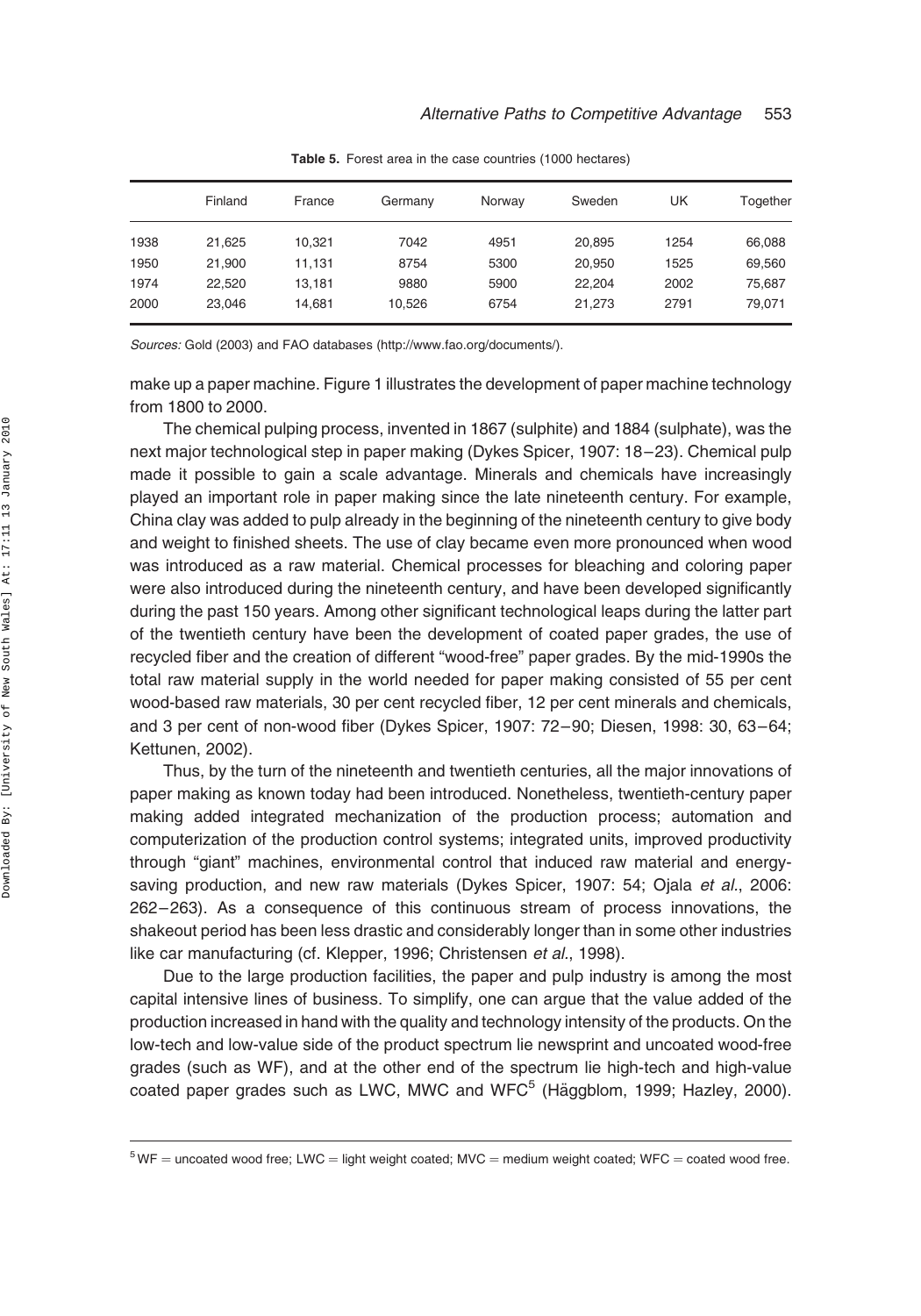

Figure 1. Average speed of paper machines, 1800-2000; meters/minute. Source: Lund (1999); figure layout and modeling by Mikko Lauerma.

Especially Nordic companies have focused on the production of high-tech and high-value grades in their investments during the 1980s and 1990s. As Chandler stated, in the paper industry "the technology of production was not complex enough to provide an incentive for a substantial investment in research and development". Therefore, right after the Second World War, the US paper industry had one of the lowest research intensities of any line of large corporation business (Chandler, 1990: 113).

#### Changes in Industry Dominance

From a global perspective, the six case countries have lost their combined relative share in paper production. This is illustrated in Table 6. While in 1875 the case countries produced roughly 60 per cent of the world paper production, this share had dropped to about one-third

|           | Table 6. Percentage share of global paper production: all case countries, the Nordic countries and the USA, |  |  |  |  |  |  |  |
|-----------|-------------------------------------------------------------------------------------------------------------|--|--|--|--|--|--|--|
| 1875-2006 |                                                                                                             |  |  |  |  |  |  |  |

|      | All case countries | Nordic countries | <b>USA</b> |
|------|--------------------|------------------|------------|
| 1875 | 60                 | 5                | 18         |
| 1908 | 42                 | 6                | 37         |
| 1964 | 21                 |                  | 59         |
| 1974 | 24                 | 11               | 47         |
| 2006 | 31                 | 13               | 39         |

Sources: Salzman (1911: 61), UNECE (1964–2006), Fasting (1968) and Munsell (1980: 230).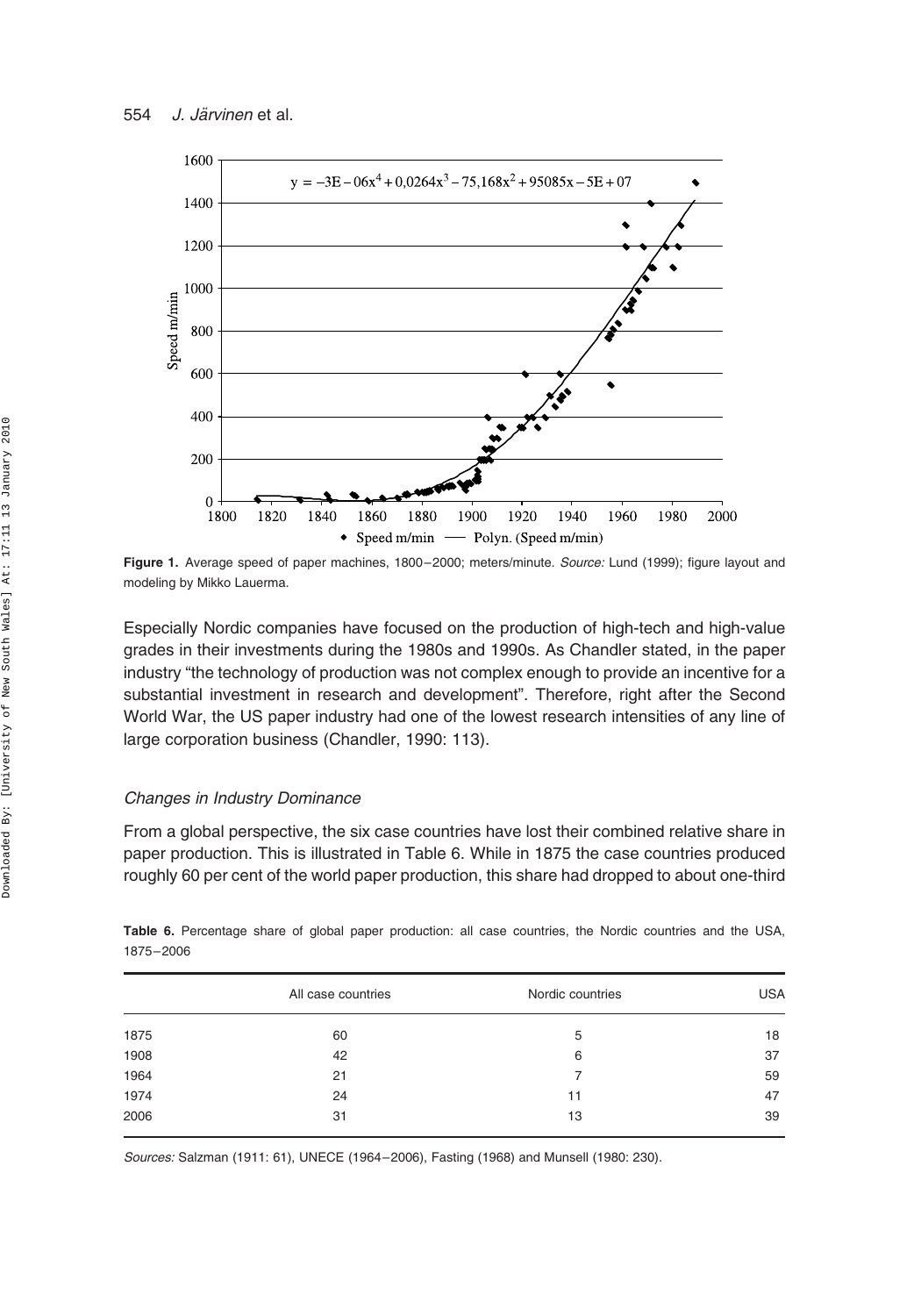in 2006. Especially the large case countries seem to have lost their relative importance, while the small Nordic countries have increased their relative share of production. In 1875 Germany and Britain were the largest paper producers in the world, with a 20 per cent share each. In global competition the rapid expansion of the US paper production is the single most important determinant for the change—its share raised from less than one-fifth in 1875 to over half by the 1960s (Salzman, 1911: 61; UNECE, 1964–2006; Fasting, 1968; Munsell, 1980: 230).

There was also a clear shift in industry dominance among the case countries from the larger countries (Germany, France and Britain) to the Nordic countries (Finland, Norway, Sweden) during the period from the 1870s to the late twentieth century. This change is reported in Table 7. In 1875 the Nordic countries produced about 8 per cent of the total paper production of the case countries; in 1974 this share had reached almost 49 per cent. Especially the share of Finnish and Swedish companies was remarkable, though Sweden (as well as Norway) saw a decline in its position by the turn of the millennium. Of the large countries France and Britain were, relatively speaking, the most formidable losers. Germany is a special case, as for the 1950 and 1974 figures only the share of West Germany has been noted; furthermore, the former East German paper industry faced severe difficulties in the 1990s after the reunion of the country.

As can be seen in Table 8, however, there was a significant difference in the size of the companies already in the late nineteenth century. Finnish and Norwegian companies were larger as an average already at the turn of the twentieth century. Finnish companies kept this position throughout the study period. On the other hand, when we focus on the largest companies across the six countries we see that every country had at least one company among the 20 largest companies. Table 9 shows the number of companies in the top 20 by country of origin.

Change in industry dominance can also be seen in the different speed of technological change across the six countries. Table 10 reports the average width of machines as a proxy for the technological progress in the national industries. Wider machines correlate with the production capacity; furthermore, the technological development in the paper industry has been closely related to the growth of the machinery. Also, Table 10 shows that, on average, the Nordic companies have had larger machines than the other countries in the sample. This development became even more evident during the latter part of the twentieth century, when Finnish paper machines, for example, were twice or even three times the size of the machines on average in the other case countries.

|      | Finland | France | Germany | Norway | Sweden | UK   | Together |
|------|---------|--------|---------|--------|--------|------|----------|
| 1875 | 5.0     | 25.0   | 38.3    | 1.7    | 1.7    | 28.3 | 100.0    |
| 1913 | 5.1     | 15.5   | 43.9    | 7.3    | 4.2    | 23.9 | 100.0    |
| 1938 | 8.1     | 12.8   | 37.5    | 8.7    | 3.7    | 29.2 | 100.0    |
| 1950 | 9.7     | 16.6   | 19.8    | 14.9   | 6.1    | 32.9 | 100.0    |
| 1974 | 21.5    | 8.2    | 25.4    | 5.6    | 21.5   | 17.9 | 100.0    |
| 2000 | 21.9    | 16.2   | 29.4    | 3.7    | 17.5   | 11.2 | 100.0    |
|      |         |        |         |        |        |      |          |

Table 7. The case countries' share of combined paper production (per cent)

Sources: See Table 2.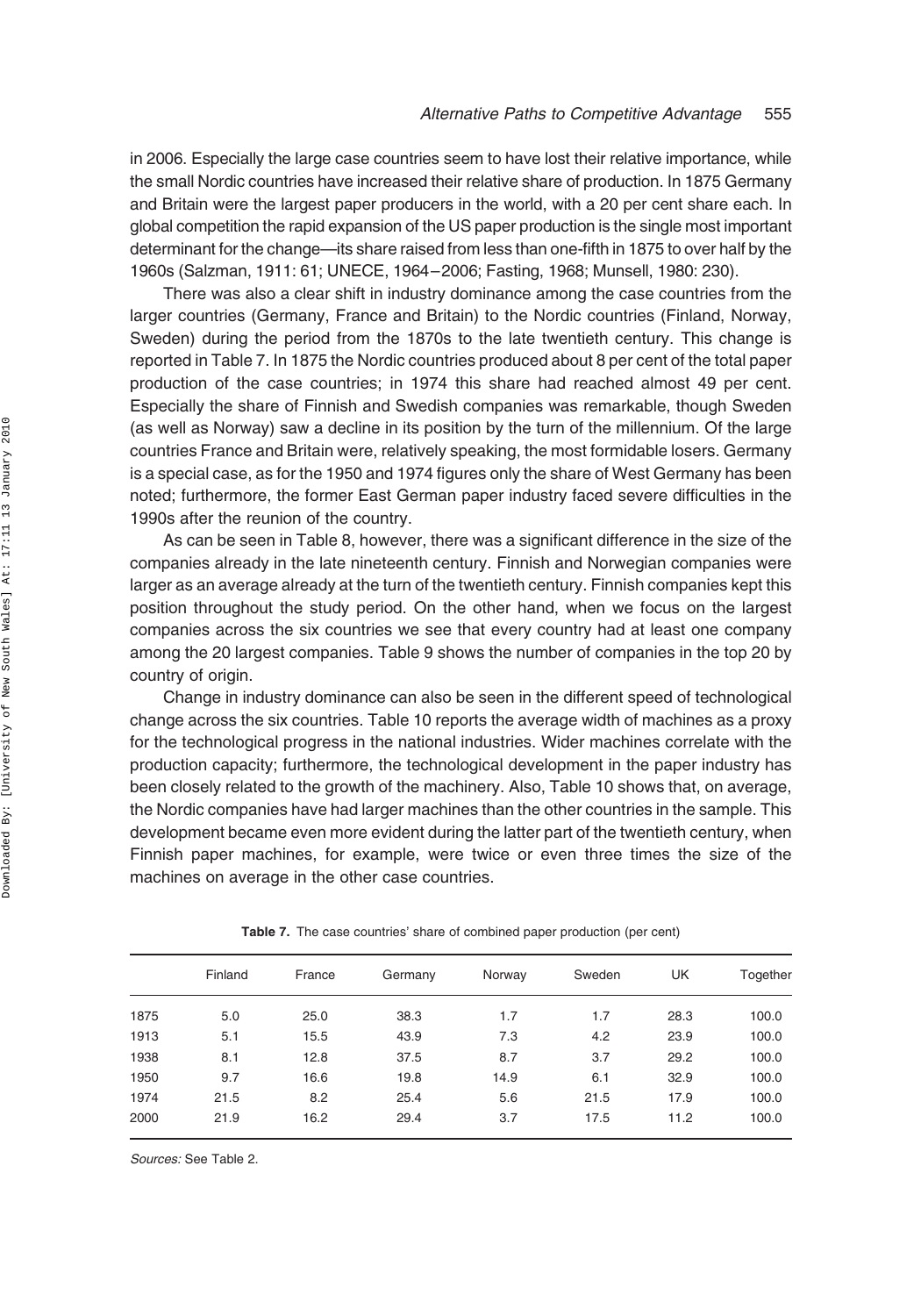|      | Finland | France | Germany | Norway | Sweden | UK    | Together average |
|------|---------|--------|---------|--------|--------|-------|------------------|
| 1875 | 5.2     | 0.5    | 1.0     | 1.1    | 0.9    | 1.0   | 1.6              |
| 1908 | 18.2    | 3.8    | 6.7     | 23.0   | 5.9    | 6.3   | 10.6             |
| 1938 | 37.9    | 6.9    | 7.0     | 25.0   | 7.6    | 21.4  | 17.6             |
| 1950 | 51.6    | 7.5    | 9.9     | 34.3   | 9.6    | 22.5  | 22.6             |
| 1974 | 368.5   | 17.9   | 51.5    | 62.7   | 228.1  | 77.8  | 134.4            |
| 2000 | 2351.9  | 220.5  | 190.0   | 267.1  | 752.6  | 207.3 | 664.9            |

Table 8. Index of average paper production per company (UK 1875 equals 1)

Sources: See Table 2.

Table 9. Country of origin of the 20 largest companies

|      | Finland | France | Germany | Norway   | Sweden | UK | Together |
|------|---------|--------|---------|----------|--------|----|----------|
| 1910 | 2       | 3      | 8       |          |        | 5  | 20       |
| 1938 | 4       |        | 6       | 2        | 4      | 3  | 20       |
| 1950 | 5       | 5      | 2       | $\Omega$ | 6      | 2  | 20       |
| 1974 | 4       | 4      | 3       |          | 5      | 3  | 20       |
| 2000 | 5       | 4      | 3       |          | 6      |    | 20       |
|      |         |        |         |          |        |    |          |

Source: The Paper Industry Database compiled by the authors.

|      | Finland | France | Germany | Norway | Sweden | UK   | Together average |
|------|---------|--------|---------|--------|--------|------|------------------|
| 1910 | 634     | 317    | 378     | 412    | 721    | 457  | 487              |
| 1938 | 399     | 399    | 418     | 554    | 933    | 649  | 559              |
| 1950 | 1112    | 386    | 394     | 595    | 965    | 746  | 700              |
| 1974 | 2251    | 523    | 643     | 884    | 1565   | 1007 | 1146             |
| 2000 | 6533    | 560    | 706     | 1156   | 1988   | 769  | 1952             |

Table 10. Average width of the paper machines in the case countries (cm)

Table 11 summarizes the major findings of our historical account. Our historical description of the past 200 years of the paper and pulp industry brought into focus that (a) each of the six countries has brought forth large and potentially successful companies; (b) considerable changes in relative competitive position took place; and (c) a variety of factors seems to have led to the rise and fall of paper industry companies across the six countries. To develop a deeper causal understanding of the developments in the six national paper and pulp industries, we will now integrate our insight with those emerging from the theoretical literature and then run analyses to specify how these causal factors individually or jointly produced the changes in position of large firms in the six different countries.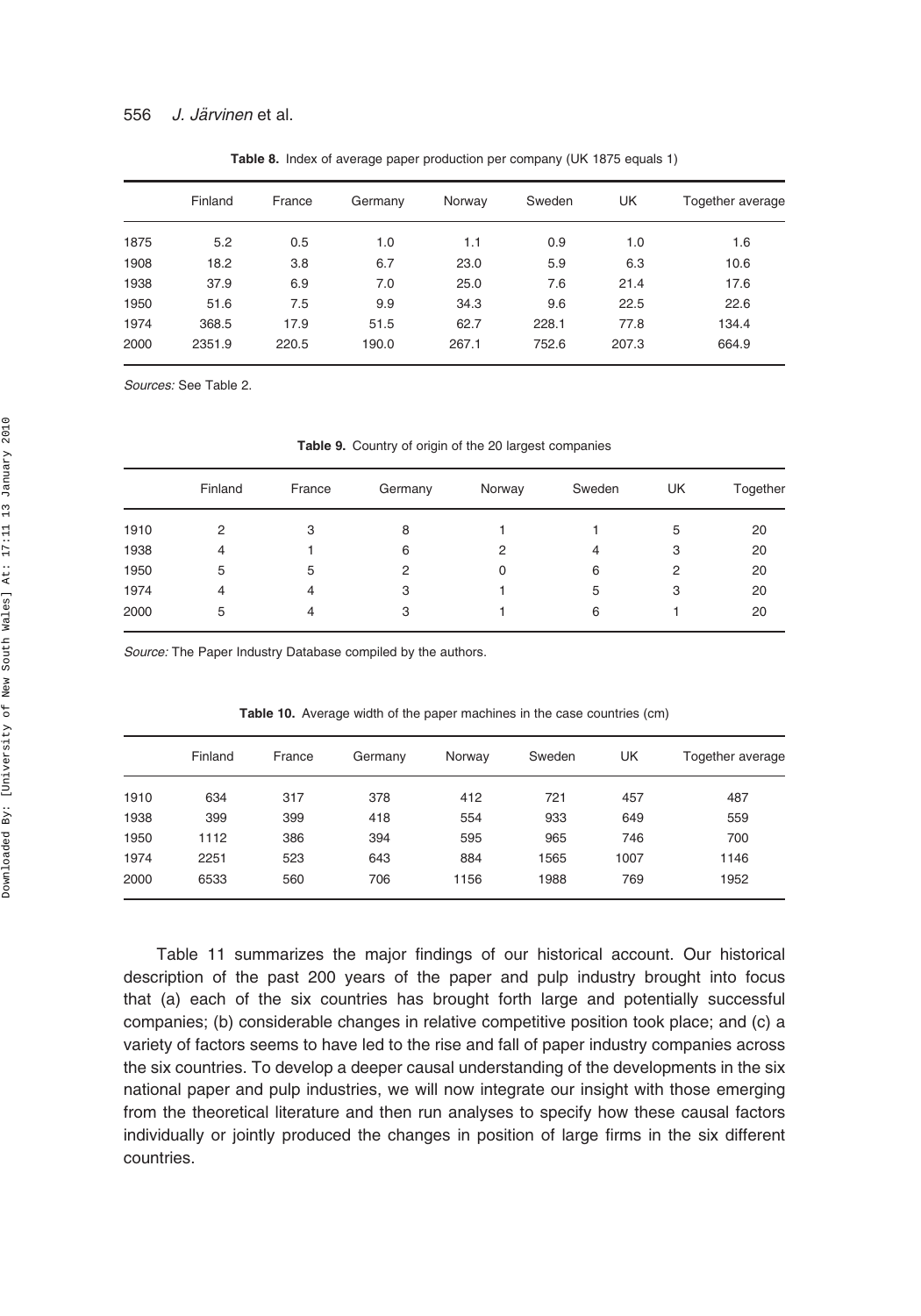|         | Overall development of paper<br>industry                                                                                                                                                                       | Paper industry in case<br>countries                                                                                                                                                                                |
|---------|----------------------------------------------------------------------------------------------------------------------------------------------------------------------------------------------------------------|--------------------------------------------------------------------------------------------------------------------------------------------------------------------------------------------------------------------|
| 1800-75 | Early mechanization of paper production;<br>emergence of wood as the main raw<br>material for European paper making.                                                                                           | Slow adaptation of paper machine-bulk of<br>production still hand-made. Large number of<br>individual (small) paper-producing companies.<br>UK and Germany world leaders in paper making.                          |
|         | 1875-1910 Rapid growth of industrial paper making;<br>declining role of hand-made paper. Advanced<br>chemical pulping. Emergence of the USA<br>as the main paper-producing country.                            | Relative share of Nordic countries in paper producing<br>rises; France loosing its former share.                                                                                                                   |
| 1910-74 | Significant institutional changes affecting<br>industries; rapidly growing markets,<br>new paper products.                                                                                                     | External shocks: two world wars, Europe<br>divided, European integration-all affecting the<br>case countries' paper making. Large countries<br>losing shares.                                                      |
|         | 1974–2006 Emerging globalization; multinational companies Consolidation of paper companies in all<br>entering the paper industry; automatization<br>of production; consolidation. Western markets<br>maturing. | countries. Internationalization of production.<br>Economies of scale both in terms of technology<br>and the size of the companies, especially in<br>Finnish and Swedish multinational paper industry<br>companies. |

Table 11. Major phases of the development of the paper industry in the case countries

#### Research Problem

Examining the history of the paper and pulp industry through the lens of the existing theoretical literature, we found broad themes that may potentially explain changes in the competitive advantage of large firms over time. Porter's diamond model (1990) and related work in the cluster literature offers insights to understand the distribution of large firms in a particular timeframe. However, our historical account demonstrates considerable change in the competitiveness of large firms over time. Also, very different types of national backgrounds have contextualized the rise (and fall) of large firms over the 100 years studied. When we combined the identified themes from the theoretical literature with the contextspecific information from our historical account we ended up with seven different factors that we will use as starting points in our set-based analysis. In the following, the seven factors are categorized under the three identified theoretical themes.

First, economic factors are related to firm exogenous issues that define the market and production potential of individual companies. This line of thought goes back to the classic works of economics and is clearly the starting point in the more recent industrial organization and cluster literature. Also, the literature which focuses on the political economy of foreign trade is relevant here, suggesting that export-oriented industries may benefit from societal support especially if their economic impact is high (see, e.g. Krueger, 1974; Brock et al., 1989). Taking into consideration the context-specific differences and historical circumstances across the six case countries, we can assume that the following economic factors affect the level of competitive advantage: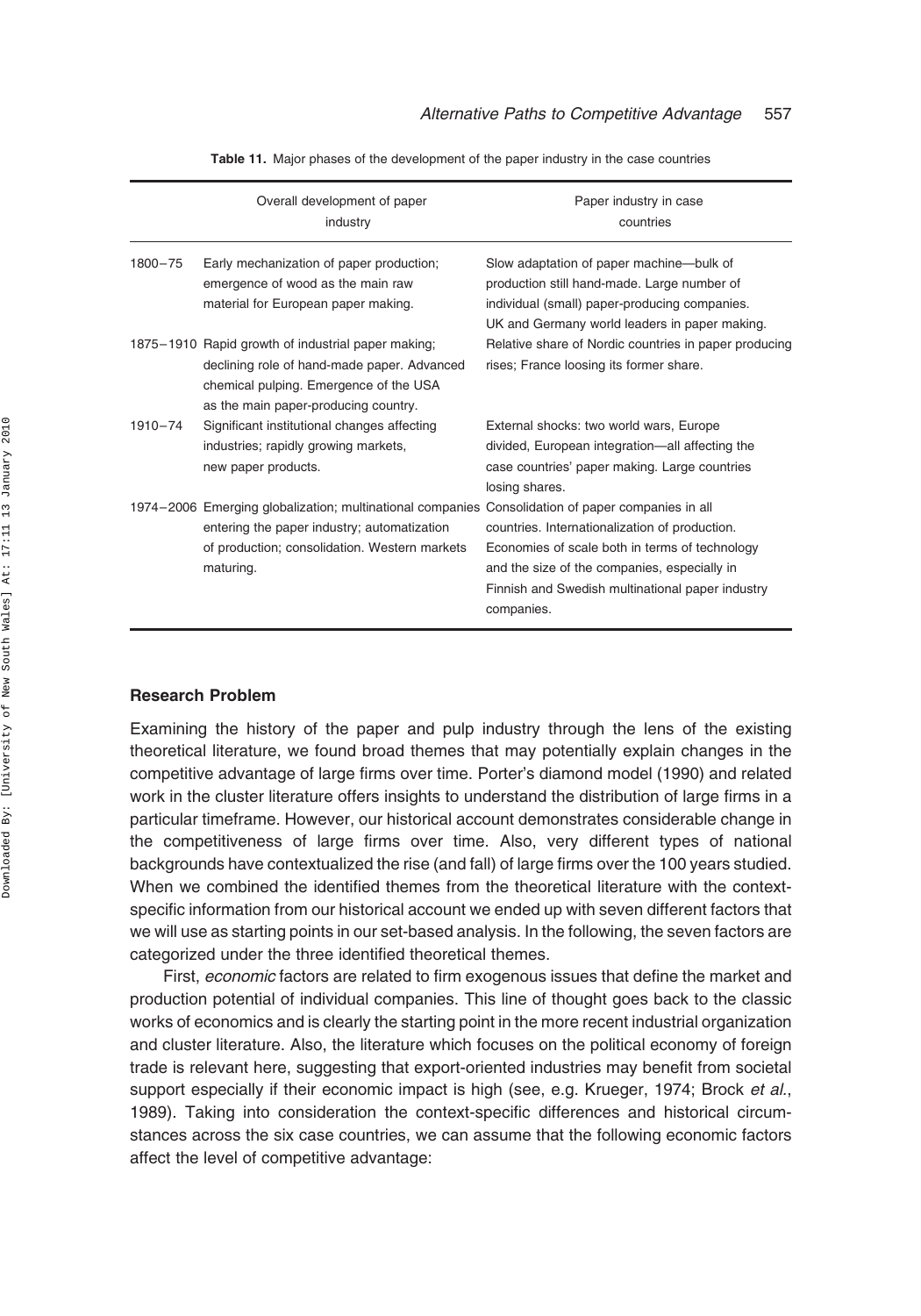(1) availability of key raw material resources for pulp and paper industry firms (i.e. the supply of wood);

- (2) size of the domestic market;
- (3) trade balance related to paper imports and exports.

The second set of factors refers to the *organization of markets* (Williamson, 1975; North, 1990). The evolutionary literature, for example, assumes that large turnover is needed to create firms that are well-adapted to changing environments. However, our historical account shows that many countries that have nurtured large companies are actually characterized by small populations and fewer entries and exits of companies. A possible explanation is that some of the countries have allowed business practices that have buffered the existing firms from competition (Barnett et al., 1994). We know, for example, that the six countries varied in their policies and practices towards cartels. Especially in Finland the large companies in practice outsourced their marketing and selling activities to a national cartel (i.e. the Finnpap sales association), which then represented the entire Finnish production capacity outside Finnish borders. Thus, the following market characteristics are expected to explain the level of competitive advantage of large firms:

- (4) level of cartelization;
- (5) evolutionary change.

Finally, one stream of literature focuses on the innovation environment and technological knowledge as potential explanations of competitive advantage. As our historical account exhibited, the technological development has been gradual but intensive during the last 200 years. What is more, the variation between different national firm populations has been large. Partly, this reflects the structure of the population (e.g. hundreds of small firms in Germany which very rarely invest in the most modern technology), but also the quality and amount of engineering knowledge in specific countries and firms. Previous research has identified national academic strength in particular disciplines as being an important factor in global competition (Nelson, 1993; Murmann, 2003). Academic organization and strength developed in different ways across the six countries. Only Finland and Sweden created special disciplines in paper engineering; in Germany basic sciences such as chemistry played a more important role in R&D activities. For these reasons we assume that two more factors, both related to technological knowledge also affect the level of competitive advantage:

- (6) technological change;
- (7) national academic strength.

#### Method and Data

#### Data

As is typical in evolutionary and ecological research, our main data sources are historical statistics and industry-specific trade directories. Before the quantitative work, we engaged in intensive historical work, collecting a vast number of company histories, magazine articles, industry-specific handbooks and extensive interview data. Overall, this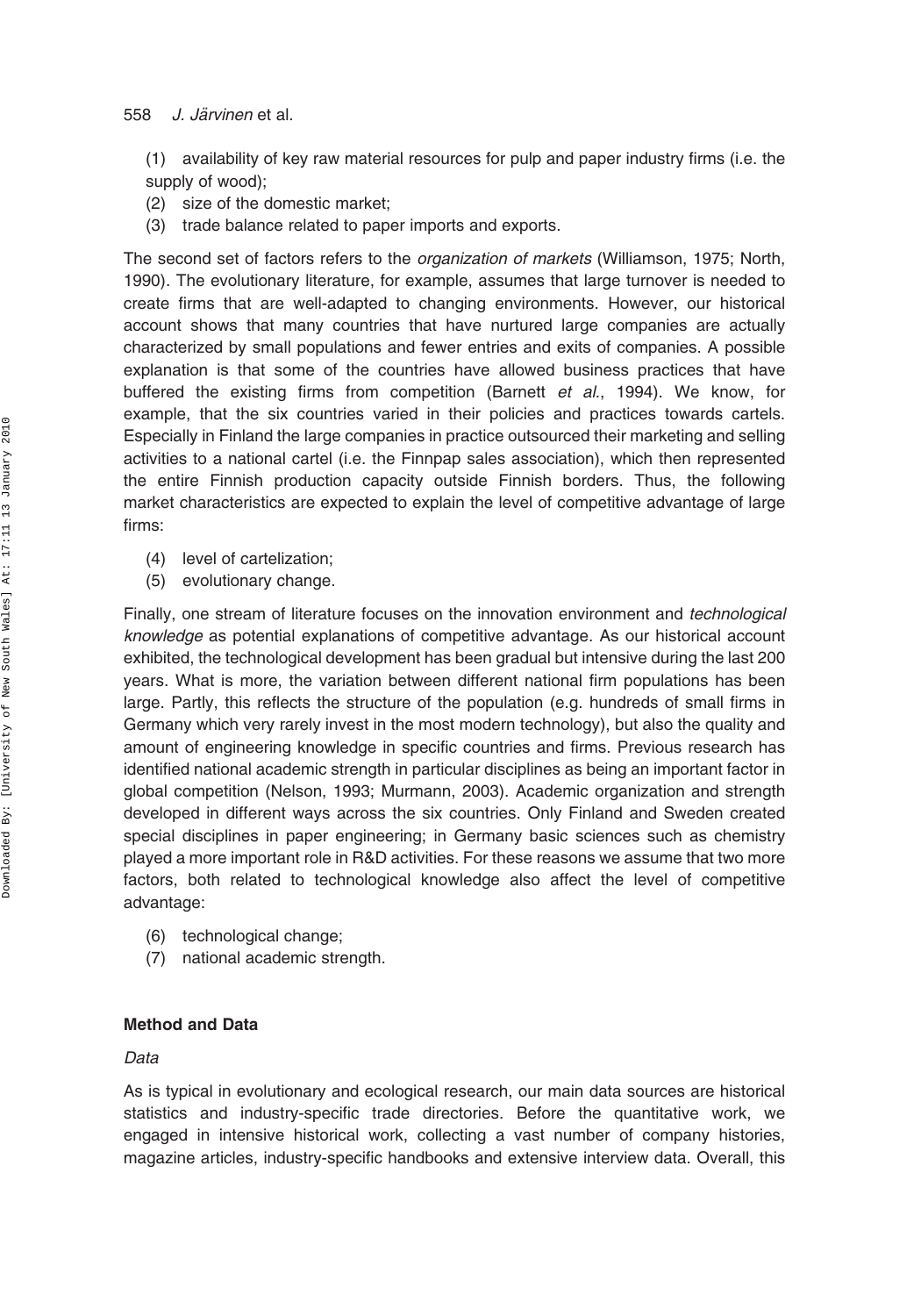first stage of data collection created an understanding of the general patterns of industry evolution and enhanced our ability to meaningfully collect and interpret quantitative information.

After the quantitative historical work, we started to build an international paper industry database. This database includes information on (a) all paper industry companies in the world, although (b) with more detail on the six case countries. Simultaneously, we collected other material that helped to confirm and complement the main database. In the building of the database, we used Phillips' Paper Trade Directory of the World as the primary source (Phillips, 1910, 1950, 1971, 1974, 2000). To complement missing information, we also used the Birkner European Paper Industry directory (especially for Germany, France and the UK) (Birkner, 1900–1975), and for the Nordic countries, Nordisk Papperskalender together with some national industry directories (Osakeyhtiöt, 1937–1973; Landberg et al., 1950; Lyrholm, 1950). <sup>6</sup> Furthermore, we complemented and verified company-specific figures for 1974 and 2000 from Pulp and Paper International Magazine, the Paperloop website, company annual reports, the websites of individual companies, and company histories and other relevant literature. Finally, we interviewed industry specialists to verify our interpretations and overall patterns in our analysis. Thus, the data and our interpretations were verified in an iterative manner. Altogether, our data collection phase lasted over 10 years, starting in 1998 and ending in 2008.

Following established practice in evolutionary research, we defined company entry and exit as the founding years and dates of closure. In the cases of missing information, we followed Dobrev et al. (2001) and identified entry and exit years using existence and non-existence in the database as a proxy for founding or disbanding. Namely, if the exact dates were not available, the firms' previous or subsequent existence in the database was the determinant for entries and exits. If the company did not exist in the previous cross-cutting year, it was defined as an "entry" for the named year. Similarly, if the company no longer existed in the following cross-cutting year, it was defined as an "exit".

For the identification of the companies between the cross-cutting years, we used industry directories, company histories and other relevant material as sources. Primarily, the company name was used as the key to identify the firms. However, as the names have changed over time, the addresses of the companies were also used in the identification process. Furthermore, for many companies, the exit years can be determined from literature and from other sources (e.g. industry newspapers), for example, when the company was acquired or when a certain mill was closed.

To measure the set of antecedents, we used statistical data. Especially the Food and Agriculture Organization (FAO) of the United Nations (UN) offers a rich source of information, including not only statistics but also various kinds of research reports and analyses. The focus in these FAO reports is usually forest resources, mainly on a nationallevel macro scale (Diouf, 2007; see, e.g. Gold, 2003; Perlis, 2007). The national statistics are also informative for the post-Second World War era with regards to most of the questions

<sup>6</sup> Information on Swedish companies can be found at: http://www.svar.ra.se/ (Aktiebolagsdatabas—listed company database).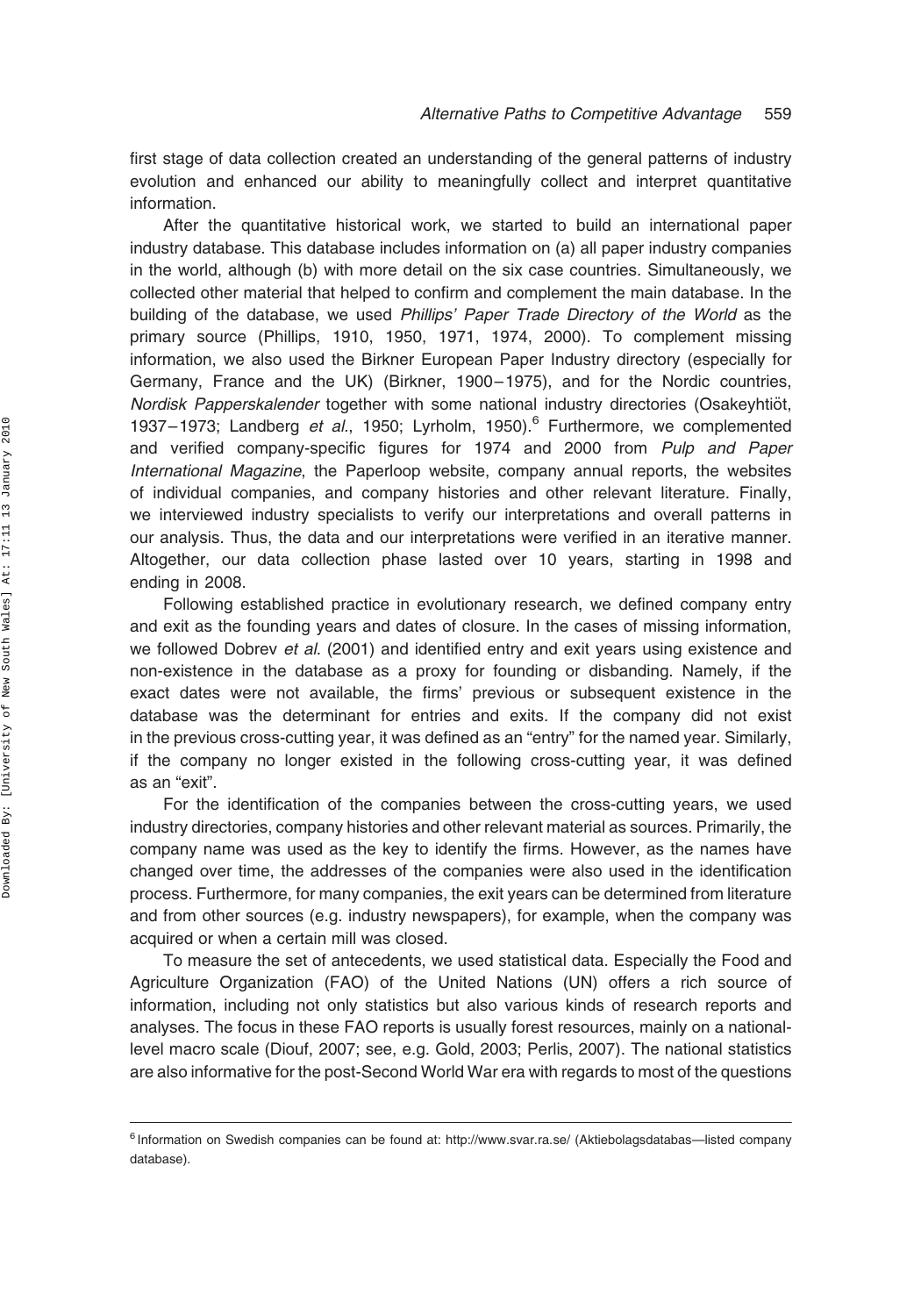posed in this study.<sup>7</sup> The information on the membership of paper engineers in the Technical Association of the Pulp and Paper Industry (Tappi) was derived from the Tappi Yearbooks and directly from Tappi (1932–1972).

When analyzing the pre-Second World War era, and especially the nineteenth century or even earlier periods of time, the statistical data is partly problematic. For general economic trends (GDP, Population) the Groningen Growth and Development Centre database, together with data compiled by Angus Maddison, were used (Maddison, 2001).<sup>8</sup> National (historical) statistics were also used (Statistik, 1972; Statistikk, 1978, 1995; Vattula, 1983). These, however, are not especially detailed, with the exception of the Nordic countries, when dealing with paper and pulp industries. Therefore, a number of more specific studies were consulted to derive the data on the paper industry, the economy in general and even on individual companies (Dykes Spicer, 1907; Krawany, 1910; Salzman, 1911; Rjestoff, 1913; Coleman, 1958; Fasting, 1968; Munsell, 1980; Moen, 1998).

#### Fuzzy-Set Qualitative Comparative Analysis

To analyze the causal conditions leading to competitive advantage of large firms, we employ set-theoretical methodology (cf. Fiss, 2007; Pajunen, 2008) in the form of fuzzy-set qualitative comparative analysis (fsQCA) (Ragin, 2000, 2007). In general, the method can be described as bridging the mainstream quantitative and qualitative research techniques by combining quantitative measures and qualitative inference based on substantive and theoretical knowledge. In the following, we briefly describe the method; additionally, we discuss how the method differs from conventional regression analysis.

fsQCA builds on the diversity-oriented research approach that considers populations as being composed of many different types of cases, or more specifically as different configurations of aspects and features termed causal conditions (Ragin, 2000). The central idea is set membership: a set membership score for every studied case in every set, defined by the studied causal conditions, is assigned (e.g. a country's membership score in the set of countries with high level of forest resources). The key set-theoretical relation then becomes that of the subset relation: if several causally relevant conditions uniformly exhibit the same outcome, then these cases constitute a subset of instances of the outcome (Ragin, 2000, 2007).

With fuzzy sets, set membership is not restricted to binary values. On the contrary, a set membership may be defined using membership scores ranging from ordinal up to continuous values between zero and one. However, as fuzzy-set analysis is not interested in how cases differ from one another in quantifiable magnitude of open-ended variation, but the degree to which different cases belong to a set, it becomes necessary to establish criteria for the set membership scores for the causal conditions, and especially for how to distinguish between relevant and irrelevant variations (cf. Pajunen, 2008). This is accomplished by

 $^7$ On Finnish statistics see: http://www.stat.fi/; on Swedish statistics: http://www.scb.se/; on Norwegian statistics: http:// www.ssb.no/; on German statistics: http://www.destatis.de/; on French statistics: http://www.statistique-publique.fr/; on British statistics: http://www.statistics.gov.uk/. See also Eurostat (http://epp.eurostat.ec.europa.eu) and OECD (http://www.oecd.org/statsportal/).

<sup>&</sup>lt;sup>8</sup> See http://www.ggdc.net/dseries/—furthermore, a collection of Nordic historical national accounts can be found at: http://avos3.nhh.no/forskning/nnb/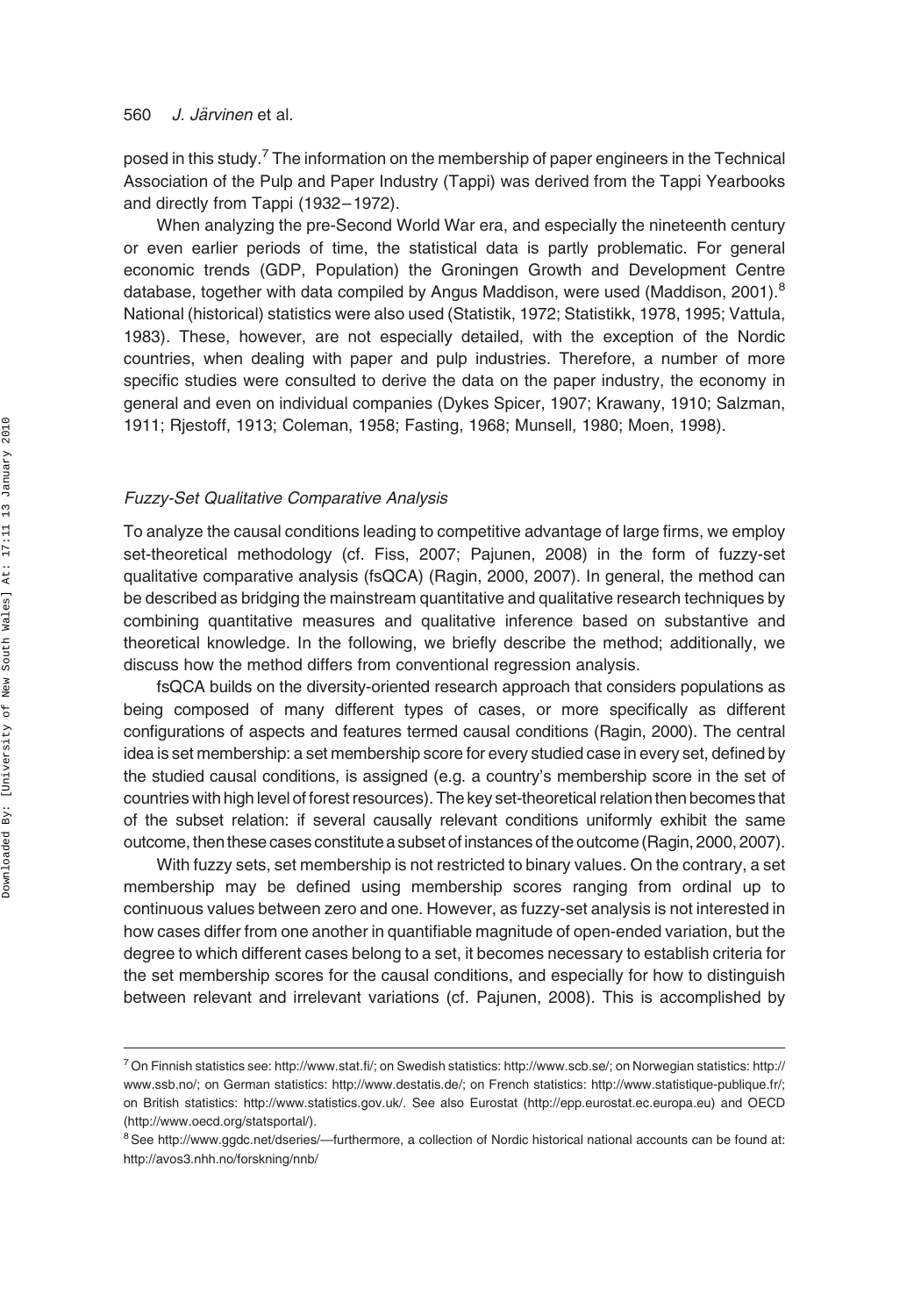specifying values particularly for the following three important qualitative "anchor points": full set membership (i.e. a set membership score of 1), partial set membership (especially a score of 0.5) and exclusion from the set (i.e. a set membership score of 0). Employing substantive and theoretical knowledge related to the studied phenomenon (Ragin, 2000) is essential at this point.

Thus, the difference between fuzzy-set membership scores and conventional statistical variables, which are measured on nominal, ordinal, interval or ratio scales and intended to be objective and comprehensible only relative to other possible values of the same variable, is considerable. In particular, this difference becomes evident in situations when the studied construct is difficult to measure and quantify: although constructing a valid conventional statistical variable may be impossible, creating a fuzzy-set measure, based on substantive and theoretical knowledge of the situation, is often possible.

As regards the nature of the causal inference in the fsQCA, this relies upon the settheoretic definitions of necessity and sufficiency (Ragin, 2000). For necessity, the outcome is a subset of the causal factor. An outcome Y is considered a subset of the causal condition  $X$  if the following holds for the fuzzy-membership scores of conditions  $X$  and  $Y$  for all cases:

 $X > Y$ 

Necessity implies, then, that the membership degree of a case in a causal factor should be associated with a smaller membership value in the outcome. For sufficiency, the causal factor is a subset of the outcome. In particular,  $X$  is a sufficient cause for  $Y$ , if the following holds for all cases:

#### $X \leq Y$ .

Sufficiency implies, then, that the membership degree of a case in the causal factor is a subset of the outcome.

Again, we can detect a contrast between conventional regression analysis and fuzzyset analysis: whereas analysts using regression analysis often assume linear causation and attempt to estimate the average effect of a given variable net of all other variables, in fuzzyset analysis, researchers assume necessary and sufficient causation, including combinations of jointly sufficient causes. Thus, the method enables the identification of different combinations of causal factors (i.e. configurations) which lead into an outcome of interest.<sup>9</sup> Additionally, because the hypotheses related to necessary and sufficient causation are fundamentally bivariate in nature (see Katz et al., 2005), by using fuzzy-set

<sup>&</sup>lt;sup>9</sup> Although statistical cluster analysis allows studying the effects of different configurations of variables on an outcome of interest, it also has its well-known limitations (see, e.g. Fiss, 2007). For example, cluster analysis tends to treat each configuration as a black box insofar as only differences between constellations of variables can be detected (i.e. the analysis does not extend to the contribution of individual elements to the whole or to an understanding of just how these elements combine to achieve the outcome); cluster analysis methods have high reliance on research judgment (e.g. the choice of a stopping rule); and the cluster solutions for configurations are often highly unstable and their interpretation is frequently difficult. By employing fuzzy-set logic, however, we are able to overcome these problems. This is because fuzzy-set logic relies more on qualitative reasoning based on substantive and theoretical knowledge, and its causation is based on necessity and sufficiency.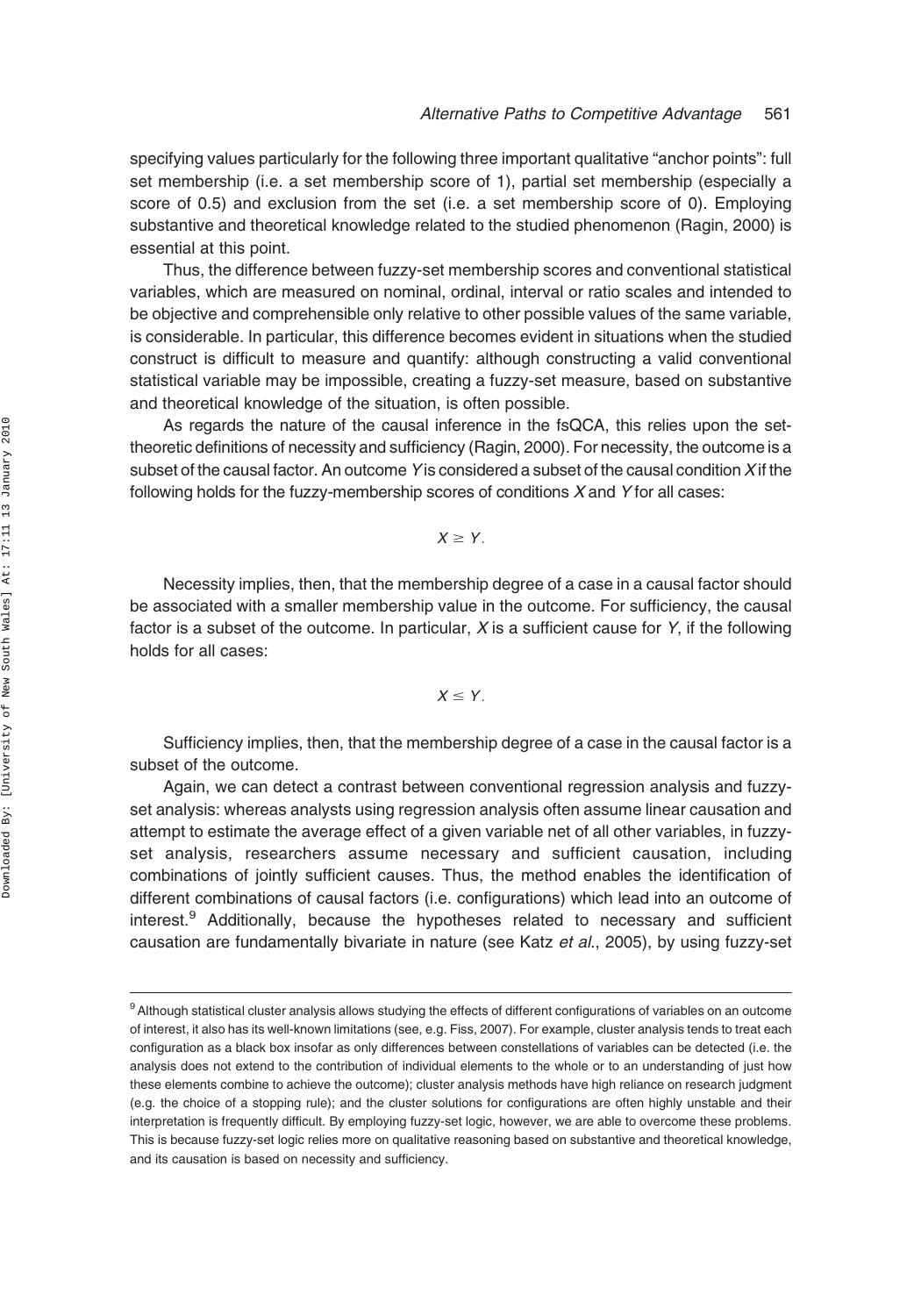analysis it is possible to achieve statistically significant results even with small samples (as we have), in contrast to regression analysis, which usually requires far larger samples.

Necessary and sufficient causation can be assessed using a deterministic, veristic or probabilistic approach. When using a probabilistic approach, while the data may not be fully consistent with necessary or sufficient causation in deterministic terms, the research may conclude that the data are consistent, for example, with usually necessary or usually sufficient causation (Ragin, 2000; Pennings, 2003; Katz et al., 2005).

Presently, there are two algorithms for performing fuzzy-set qualitative comparative analysis. The first is the inclusion algorithm presented in Ragin (2000) and later applied in several studies (see Kogut et al., 2004; Katz et al., 2005; Pajunen, 2008). The second is the truth-table algorithm introduced by Ragin (2006, 2007). As the new analytic strategy is, according to Ragin (2007), superior in several aspects to the inclusion algorithm, we employ it as an analytical method. Consequently, we primarily study sufficient causation.

The analysis based on the truth-table algorithm proceeds as follows (see Ragin, 2007 for details). Given that  $k$  causal conditions are selected for analysis, a multidimensional vector space constructed from fuzzy sets has  $2<sup>k</sup>$  corners. These corners represent the causal arguments that can be constructed from a given set of causal conditions. A case is considered to be a member of a corner or configuration when it has a fuzzy-membership score of more than 0.5 in the focal corner.

Given these premises, a truth table can be constructed. The truth table is constructed by listing all corners of the vector space as rows of the table. The table is then supplemented with two key measures that provide information for the researcher to assess whether a configuration can be considered relevant, and when a configuration is relevant, whether the configuration is a sufficient cause or not for the focal outcome. First, to assess the first condition, a column of membership frequencies, that is, the number of cases that are members of a corner, is constructed. According to Ragin (2007), the researcher should select a threshold that distinguishes between configurations that exhibit adequate empirical evidence and those that do not. For quite a small number of cases, the appropriate threshold is one. The configurations that have membership frequencies below the threshold, called logical remainders, are considered to lack adequate empirical evidence and are removed from the table.

Second, to evaluate each combination's consistency with the set-theoretic relation in question, the consistency measure is created. This is defined as follows (Ragin, 2006, 2007):

$$
Consistency(\mathbf{X}_{i} \leq \mathbf{Y}_{i}) = \frac{\sum_{i=1}^{N} \min{(\mathbf{X}_{i}, \mathbf{Y}_{i})}}{\sum_{i=1}^{N} \mathbf{X}_{i}}
$$

where  $X_i$  represent membership scores in a combination of conditions and  $Y_i$  represent membership scores in the outcome. The value of the score ranges from zero to one. The value of one indicates full consistency, that is, all cases are subsets of the outcome. The researcher should choose a consistency threshold which is preferably at least 0.85 (Ragin, 2007). In general, consistency scores between 0 and 0.75 indicate the existence of substantial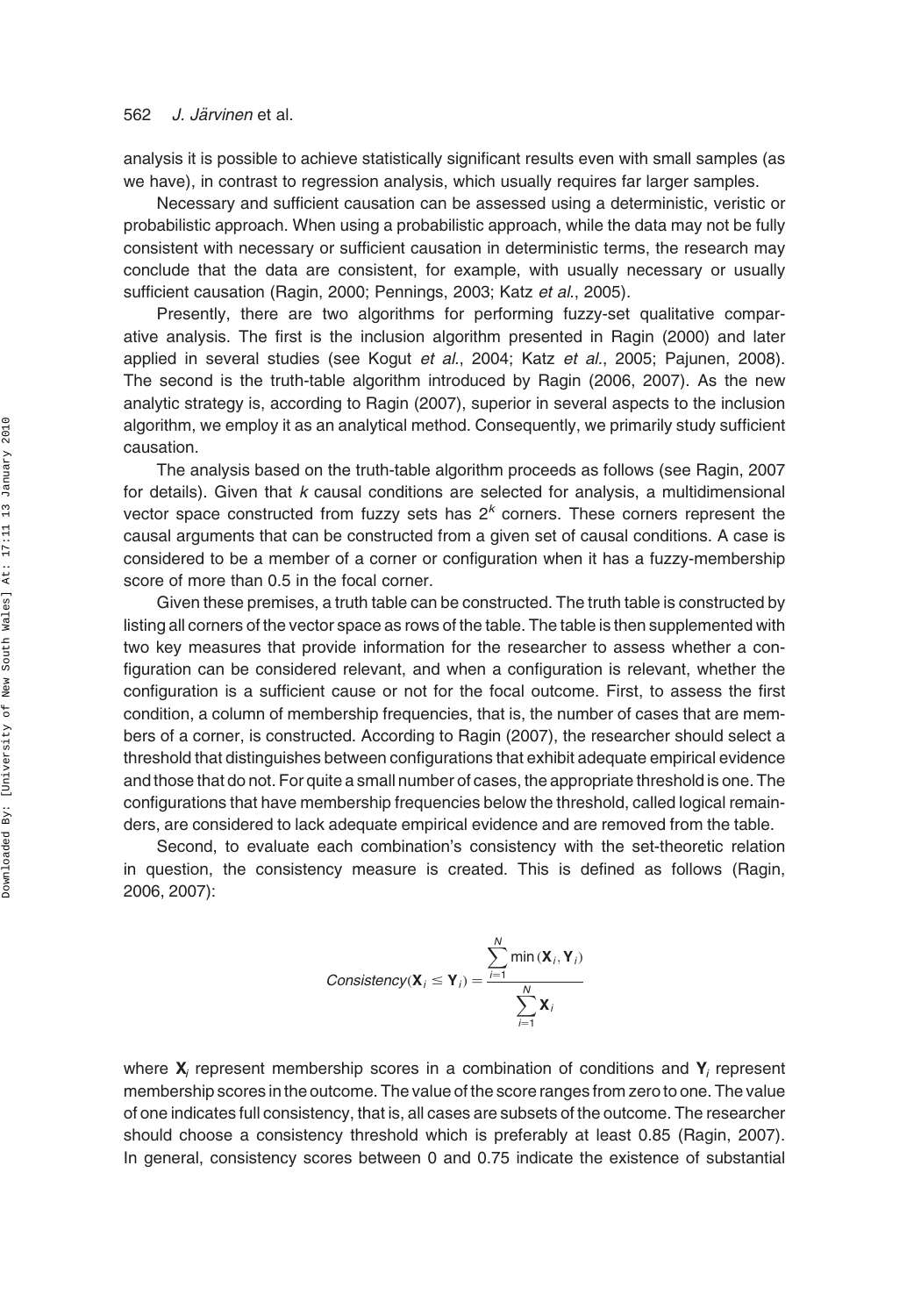inconsistency. A column, which is in the  $f \in \text{CCA}$  software (Ragin et al., 2006) termed "outcome", is then coded to note consistent and inconsistent cases.

Finally, the Quine–McCluskey algorithm of QCA (in the program) is employed in order to obtain the final solution. In total, two solutions are obtained: in the language of Ragin and Sonnett (2004), these are called the "complex" (or detailed) and "parsimonious" solutions. The parsimonious solution is generated by re-analyzing the truth table with the "remainder" rows (combinations lacking good instances) set to "don't care" (Ragin, 2007).

The solutions can be described in terms of consistency and coverage (Ragin, 2006). Consistency measures the accuracy of a solution, and is analogous to the configuration consistency presented above. Coverage measures the generality of the solution. Specifically, solution coverage describes the extent to which the solution covers the outcome. This is calculated as follows:



The value of the coverage varies between zero and one. Values close to one imply high coverage.

#### Model Specifications

Outcome. Operationalizing the construct of dominance of an industrial cluster is challenging. Some of the suggested measures include international trade performance (Porter, 1990). overall average wage (Porter, 2003), employment growth (Clancy et al., 2001; Porter, 2003), patenting (Porter, 2003) and rate of growth of exports or change in balance of trade (Clancy et al., 2001). In this study, we decided to focus on firm-level measures that reflect the business performance of individual firms (cf. aggregate-level measures such as productivity). For each of the studied case countries, we calculate the country's share of the total output of the 20 largest paper and pulp firms operating in the case countries. Thus, the measure is primarily based on a ranking of all the paper and pulp firms in the case countries by their total production. With this measure we are able to track the changes that have taken place in the dominance of large paper and pulp firms originating from particular national clusters during the analysis period.

In turning the values of the INDUSTRY DOMINANCE outcome into fuzzy-set membership scores ranging from zero to one, the following procedures were followed. For the first three analysis time-points (i.e. 1938, 1950 and 1974), the set membership score of 1 was based on the maximum value of the industry dominance (e.g. in 1938 the highest value of the industry dominance score, 0.29 for Finland, was set to be 1). The country with the lowest industry dominance score was then assigned a value of 0. Finally, the set membership values for the countries between these two points were linearly interpolated based on their industry dominance score. In the last time-point, we followed a somewhat different procedure in deriving the fuzzy-set membership scores for the variable. Because the differences between industry dominance scores were exceptionally high in the time-point, the point of full set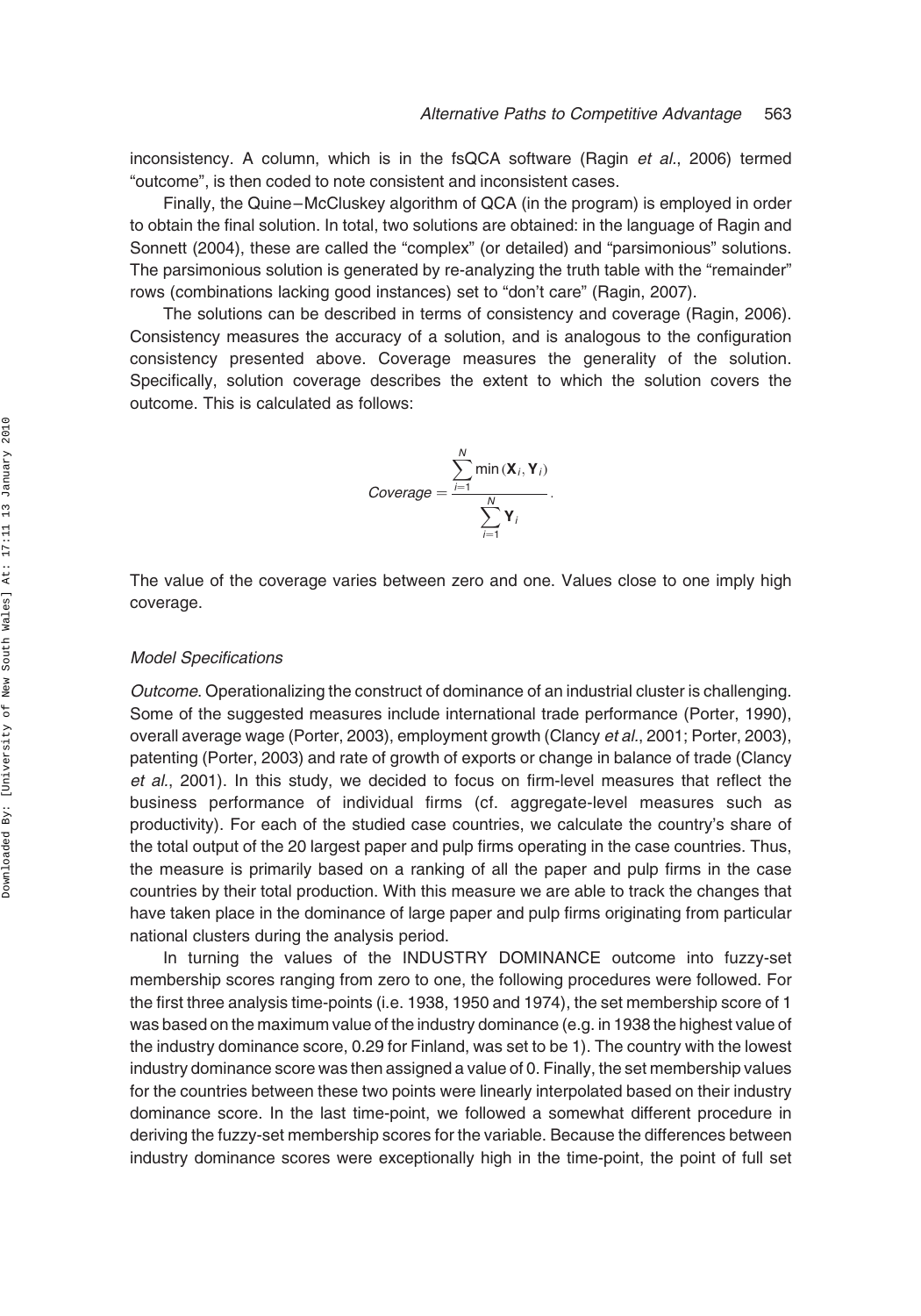#### 564 J. Järvinen et al.

membership (i.e. full industry dominance) was set to 0.25. The zero set membership was then assigned based on the minimum industry dominance value, as in the other time-points. Also, following the other time-points, linear interpolation was used in assigning the membership scores for the dominance values between these two boundary values. The fuzzymembership scores of the outcome for each time-point in each country are presented in Table 12, as also the fuzzy scores of all causal conditions discussed in the following section.

|                   | <b>OUTCOME</b>        |                     |                    | <b>CAUSAL CONDITIONS</b> |                        |                         |         |                      |
|-------------------|-----------------------|---------------------|--------------------|--------------------------|------------------------|-------------------------|---------|----------------------|
|                   | 1938                  |                     | Size of            |                          |                        |                         |         |                      |
|                   | Industry<br>dominance | Forest<br>resources | domestic<br>market | Trade<br>balance         | Evolutionary<br>change | Technological<br>change | Cartels | Academic<br>strength |
| Germany           | 0.48                  | 0.20                | 1.00               | 0.63                     | 1.00                   | 0.00                    | 1.00    |                      |
| United<br>Kingdom | 0.98                  | 0.00                | 1.00               | 0.00                     | 0.37                   | 0.95                    | 0.50    |                      |
| France            | 0.00                  | 0.53                | 0.81               | 0.49                     | 0.93                   | 0.26                    | 1.00    |                      |
| Sweden            | 0.35                  | 1.00                | 0.00               | 0.91                     | 0.09                   | 1.00                    | 1.00    |                      |
| Finland           | 1.00                  | 1.00                | 0.00               | 0.95                     | 0.74                   | 1.00                    | 1.00    |                      |
| Norway            | 0.29                  | 0.00                | 0.00               | 0.69                     | 0.00                   | 0.64                    | 0.25    |                      |
|                   | 1950                  |                     |                    |                          |                        |                         |         |                      |
| Germany           | 0.17                  | 0.38                | 1.00               | 0.13                     | 1.00                   | 0.00                    | 0.25    | 0.66                 |
| United<br>Kingdom | 0.91                  | 0.00                | 1.00               | 0.08                     | 0.00                   | 0.65                    | 0.25    | 1.00                 |
| France            | 1.00                  | 0.61                | 1.00               | 0.42                     | 0.45                   | 0.00                    | 0.50    | 0.47                 |
| Sweden            | 0.97                  | 1.00                | 0.01               | 0.96                     | 0.32                   | 0.21                    | 0.50    | 0.99                 |
| Finland           | 0.77                  | 1.00                | 0.00               | 1.00                     | 0.44                   | 1.00                    | 1.00    | 0.50                 |
| Norway            | 0.00                  | 0.03                | 0.00               | 0.66                     | 0.00                   | 0.27                    | 0.25    | 0.00                 |
|                   | 1974                  |                     |                    |                          |                        |                         |         |                      |
| Germany           | 0.60                  | 0.49                | 1.00               | 0.09                     | 0.45                   | 0.20                    | 0.25    | 0.61                 |
| United<br>Kingdom | 1.00                  | 0.00                | 1.00               | 0.00                     | 0.81                   | 0.22                    | 0.25    | 1.00                 |
| France            | 0.61                  | 0.82                | 1.00               | 0.23                     | 0.69                   | 0.00                    | 0.25    | 0.48                 |
| Sweden            | 0.94                  | 1.00                | 0.00               | 1.00                     | 1.00                   | 0.82                    | 0.50    | 0.86                 |
| Finland           | 0.91                  | 1.00                | 0.00               | 1.00                     | 0.00                   | 1.00                    | 1.00    | 0.47                 |
| Norway            | 0.00                  | 0.09                | 0.00               | 0.73                     | 0.29                   | 0.27                    | 0.25    | 0.00                 |
|                   | 2000                  |                     |                    |                          |                        |                         |         |                      |
| Germany           | 0.58                  | 0.55                | 1.00               | 0.27                     | 0.39                   | 0.06                    | 0.25    | 0.55                 |
| United            | 0.00                  | 0.00                | 1.00               | 0.00                     | 1.00                   | 0.00                    | 0.25    | 0.50                 |
| Kingdom           |                       |                     |                    |                          |                        |                         |         |                      |
| France            | 0.14                  | 0.97                | 1.00               | 0.15                     | 0.47                   | 0.04                    | 0.25    | 0.23                 |
| Sweden            | 0.82                  | 1.00                | 0.00               | 1.00                     | 0.06                   | 0.42                    | 0.50    | 1.00                 |
| Finland           | 1.00                  | 1.00                | 0.00               | 1.00                     | 0.00                   | 1.00                    | 0.25    | 1.00                 |
| Norway            | 0.07                  | 0.18                | 0.00               | 0.88                     | 0.15                   | 0.27                    | 0.25    | 0.00                 |

Table 12. Fuzzy-set membership scores for outcome and causal conditions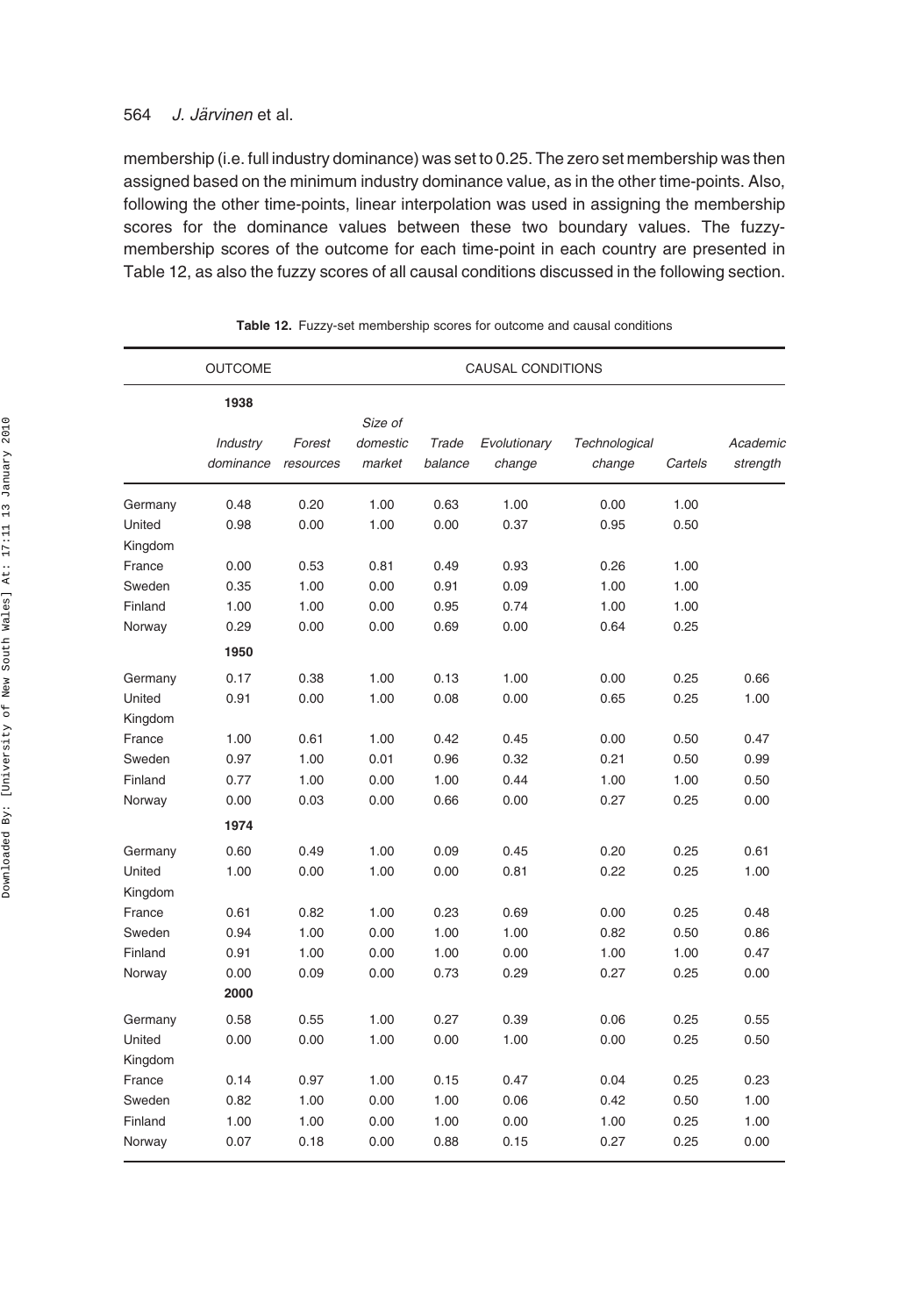Causal conditions. This section presents how we operationalized the studied antecedents and turned the values of the respected measures into fuzzy-set membership scores (i.e. causal conditions in fuzzy-set parlance) ranging from zero to one. The studied antecedents are (1) availability of key raw material resource for pulp and paper industry firms (i.e. supply of wood), (2) size of the domestic market, (3) trade balance related to paper imports and exports, (4) level of cartelization, (5) evolutionary change, (6) technological change, and (7) academic strength specific to the paper and pulp industry.

First, we operationalized the supply of wood as the total forest area in hectares in a focal country. As forest area data for every country for every year studied was not directly available, linear interpolation and extrapolation were used in estimating the values for the years: linear interpolation was conducted based on the two closest forest area values around the year in question (for the years 1950 and 1974), and extrapolation was based on the overall trend calculated based on the extreme values for which data was available (for the years 1938 and 2000). The fuzzy-set membership scores for the causal condition (FOREST RESOURCES) were derived by setting countries with more than 15,000 hectares of forest area fully in the set of countries with a high level of forest resources, and countries with less than 5000 hectares of forest area fully out of the set. We used linear interpolation in calibrating the scores for the forest area values between these two anchor values. This calibration efficiently enabled the elimination of irrelevant variation present in the values of the causal condition.

Second, the size of the domestic market was measured by the gross domestic product (GDP) of the country in the year in question. The fuzzy-set membership scores for the variable (SIZE OF DOMESTIC MARKET) were then derived by, first, setting the countries with more than a 25 per cent share of the total GDP in the case countries fully in the set of countries with a large domestic market, and countries with less than a 5 per cent share of the total GDP in the case countries fully out of the set. Second, scores for the countries between these anchor points were determined by linear interpolation.

Third, trade balance related to paper product imports and exports was simply measured by the difference between the paper product exports and imports (i.e. paper product exports – imports) in the focal country and year. We established the fuzzy-set membership scores for the respective causal condition (TRADE BALANCE) as follows. First, the anchor point for a set membership score of 1 was set to 2 million metric tons, and the respective point for the membership score of 0 was set to minus 2 million tons. Second, scores between these two anchor points were linearly interpolated. Consequently, in the maximum ambiguity point, the value of trade balance equaled 0 tons.

Fourth, assigning the membership scores for the causal condition related to level of cartelization (CARTELS) in the case countries was based more on qualitative reasoning. First, we read the relevant literature dealing with trade policy and cartels and combined a list or ranking of countries which were more or less cartelized or protected. Then, the list was shown to senior paper industry managers and its relevance was discussed. After these discussions, we revised the lists and combined a function which aimed to show how easy or difficult a certain country was from the entry/selling point of view. Based on this, membership scores for the level of cartelization in the case countries were set (five-value scaling was used: 1.00: fully in; 0.75: more or less in; 0.5: neither in nor out; 0.25: more or less out; and 0.00: fully out).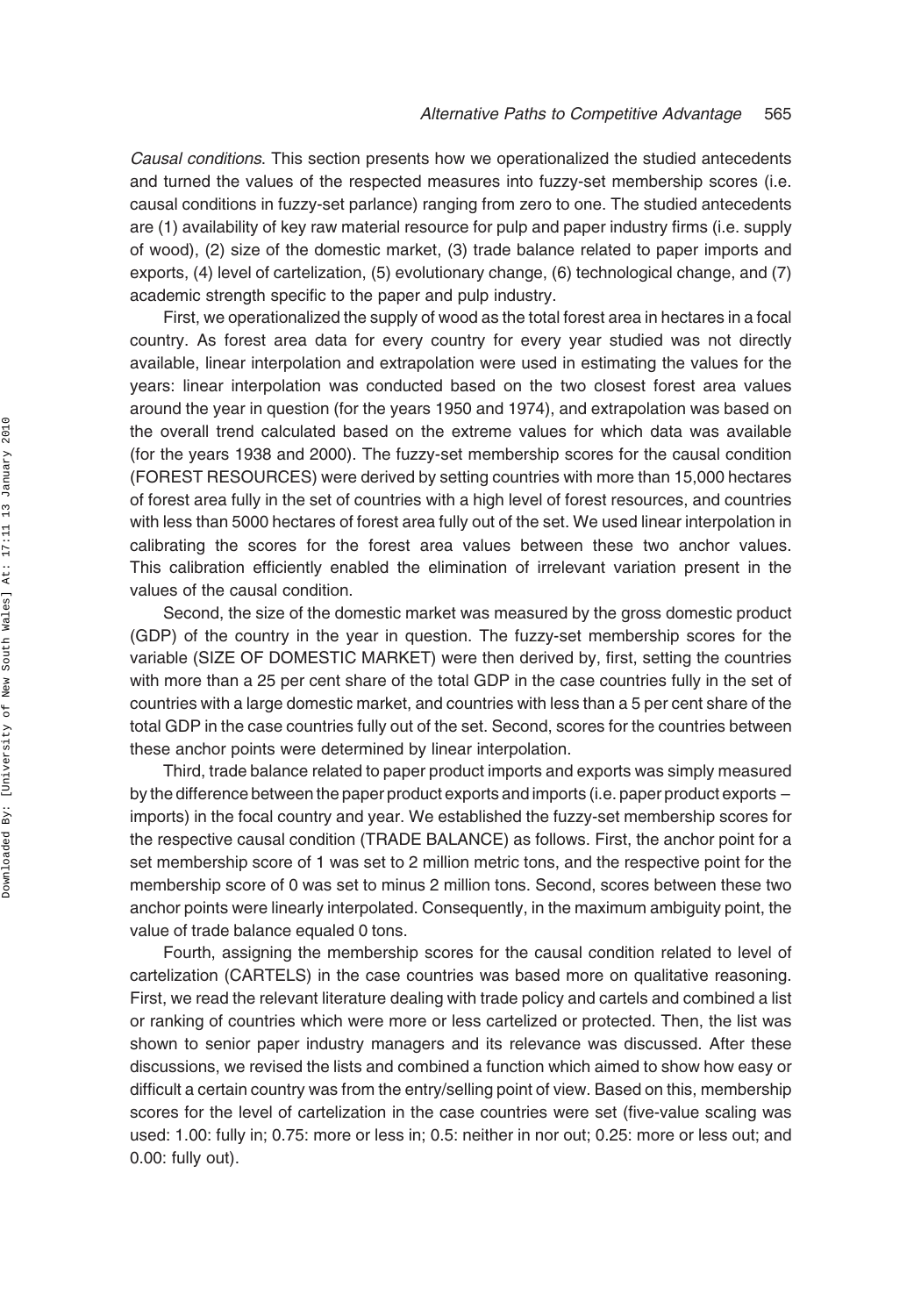#### 566 J. Järvinen et al.

Fifth, evolutionary change was measured by annual turnover of the paper and pulp firms (i.e. number of entries plus exits divided by the number of firms in the previous period). For instance, for the year 1938, the value of the condition was calculated by summing up the entries and exits between the two studied years (i.e. 1910 and 1938), divided first by the number of firms in the previous period (i.e. 1910) and second by the number of years between the two studied years. The calibration of the values of the condition (EVOL CHANGE) for fuzzy-set membership scores was accomplished by setting the maximum value of the evolutionary change in every year to equal 1 and the minimum value to equal 0. Other values were then linearly interpolated.

Sixth, we operationalized technological change as the change in average width of the paper machines in a focal country between two studied years. The calibration of the condition (TECH CHANGE) was done as follows. First, the limits for the "fully out" membership (i.e. 0) were assigned in every year by the minimum value of the average width in the focal year (if change in the average width was negative in some country, the limit for the "fully out" set membership was set to 0 cm). Second, in the year 1938, the membership score of 1 was anchored to a value of 200 cm, in the year 1950 to 150, in the year 1974 to 700 and in the year 2000 to 1000.

Seventh, we measured academic strength related to the paper and pulp industry by the number of members in Tappi—the professional organization of the paper and pulp industries—from each case country. However, as data for 1938 was not available, it was not possible to generate values for the condition for this year. For the other years, fuzzymembership scores for the condition (ACADEMIC STRENGTH) were first derived by setting the membership score of 0 based on the minimum number of Tappi members in the case countries in a certain year. Second, the membership score of 1 was anchored to 100 members in 1950, 250 members in 1974 and 500 members in 2000. Finally, values for the countries between these two points were linearly interpolated.

#### **Results**

We conducted four analyses for industry dominance in the paper and pulp industry, for the years 1938, 1950, 1974 and 2000. The fuzzy-set analyses proceeded as follows. First, we constructed truth tables of our data as described.<sup>10</sup> In total, we employed seven causal conditions in the models. However, the causal condition ACADEMIC STRENGTH is not included in the analysis for 1938 because of data restrictions, and the condition CARTELS is not included in the analysis for 2000 because cartelization no longer played a role in the industry in 2000. Second, we selected a frequency threshold to distinguish between configurations with adequate empirical instances and configurations treated as logical remainders. Third, we selected the consistency threshold to distinguish between consistent and inconsistent configurations. Both thresholds were chosen based on the recommendations by Ragin (2007). Fourth, the Quine–McCluskey algorithm of QCA was employed to obtain the final solution. In the following sections we present the results of these analyses. Although both the complex and parsimonious solutions are presented, we primarily focus on

<sup>&</sup>lt;sup>10</sup> We conducted our analyses with fsQCA 2.2 software (Ragin et al., 2006). The program can be downloaded from the website: www.fsqca.com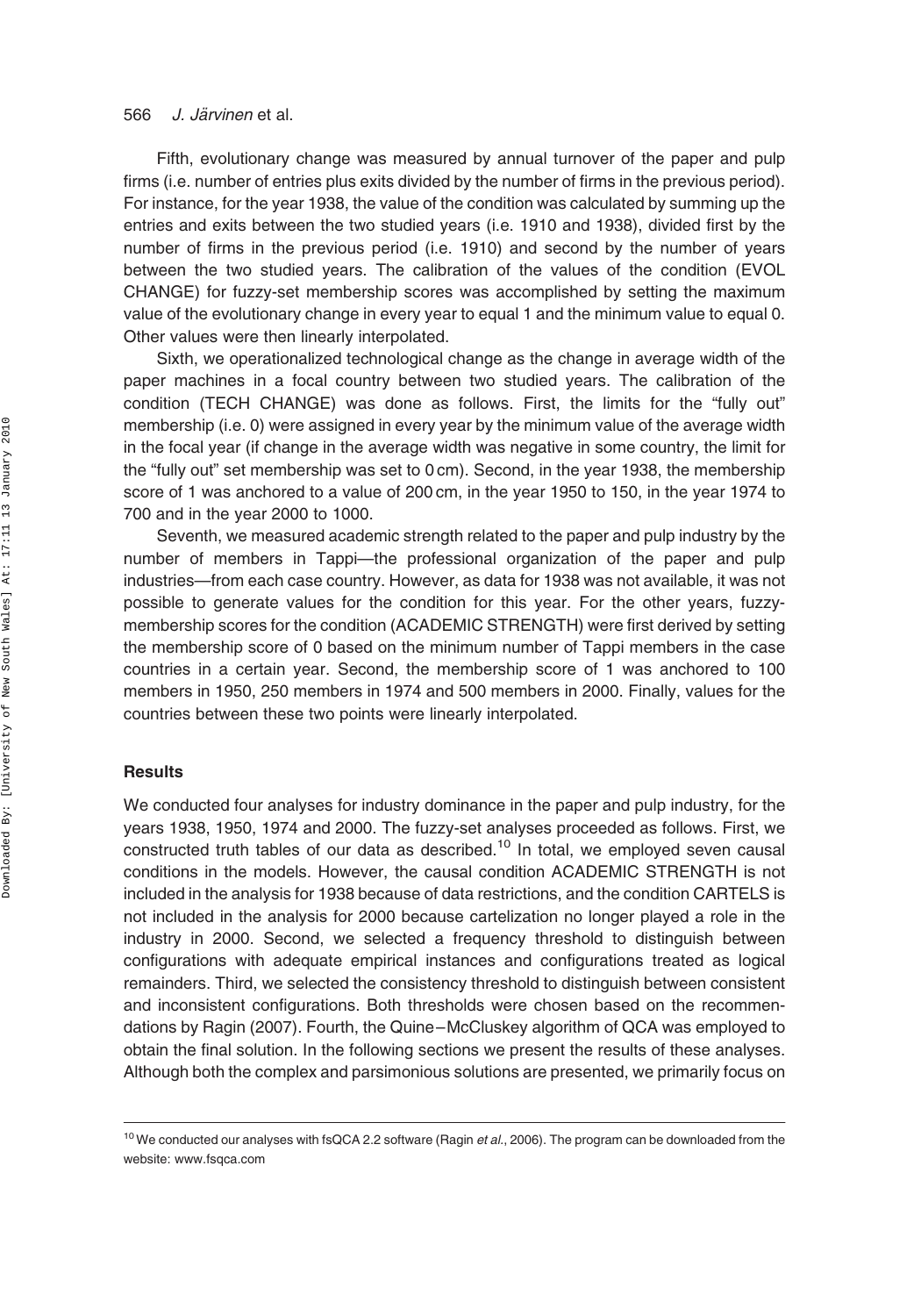interpreting the complex solutions; this is because many of the parsimonious solutions can be considered to be "too parsimonious" (cf. Ragin and Sonnett, 2004) because the simplifying assumptions that are incorporated via counterfactual analysis are untenable (i.e. the rows in the truth table that have no empirical evidence).

#### Industry Dominance in 1938

Table  $13<sup>11</sup>$  presents the results of the industry dominance analysis for the case countries in 1938. Because of the considerably small size of the sample, the frequency threshold value is set to one. The consistency cutoff value, on the other hand, is set to 0.81. Below this cutoff value, the consistency cutoff values of the remaining configurations drop significantly below the absolute minimum consistency threshold of 0.75 suggested by Ragin (2007).

The results for the analysis (complex solution) indicate one path to industry dominance: it consists of a combination of a high level of forest resources, small size of the domestic market, a positive trade balance, a high level of evolutionary change, a high level of technological change and a high level of cartelization. The country fulfilling these characteristics in the sample is especially Finland. However, the overall coverage of the solution is quite low (0.27), indicating that some important causal conditions associated with industry dominance may be missing from the truth table (cf. Ragin, 2007).

#### Industry Dominance in 1950

Table 14 presents the analysis results for 1950. We set the frequency cutoff to 1 and the consistency cutoff to 0.94. Based on the table, the complex results imply two paths to industry dominance. The first path combines all seven conditions: a low level of forest resources, large size of the domestic market, a negative trade balance, a low level of evolutionary change, a high level of technological change, a low level of cartelization and a high level of academic strength. The second path, on the other hand, combines the following seven conditions: a high level of forest resources, small size of the domestic market, a strong positive trade balance, a low level of evolutionary change, a high level of technological change, a high level of cartelization and a low level of academic strength. The conditions in the two paths are opposite with the exception of two conditions: a low level of evolutionary change and a high level of technological change are present in both paths. The representative of the first path in the sample is especially the UK. On the other hand, Finland and Sweden have many characteristics in common with the second path.

 $11$  The notations with which the causal conditions can be combined, and which are used in the table, are as follows. First, negation of the causal condition can be calculated simply by subtracting its membership in set A from 1, as follows: (membership in set not-A) =  $1 -$  (membership in set A). In this study, causal conditions are denoted by capital letters. Its negation, on the other hand, is denoted by small letters. Second, intersection takes place when two or more sets are combined. This logical and is accomplished by taking the minimum membership score of each case in the sets that are combined. The minimum membership score, in effect, indicates the degree of membership of a case in a combination of sets (Ragin, 2007). In this study, logical and is denoted by "•". Third, two or more sets can be joined through logical or (the union of the sets). This is calculated as the maximum of the membership scores, and in this study is denoted by " $+$ ".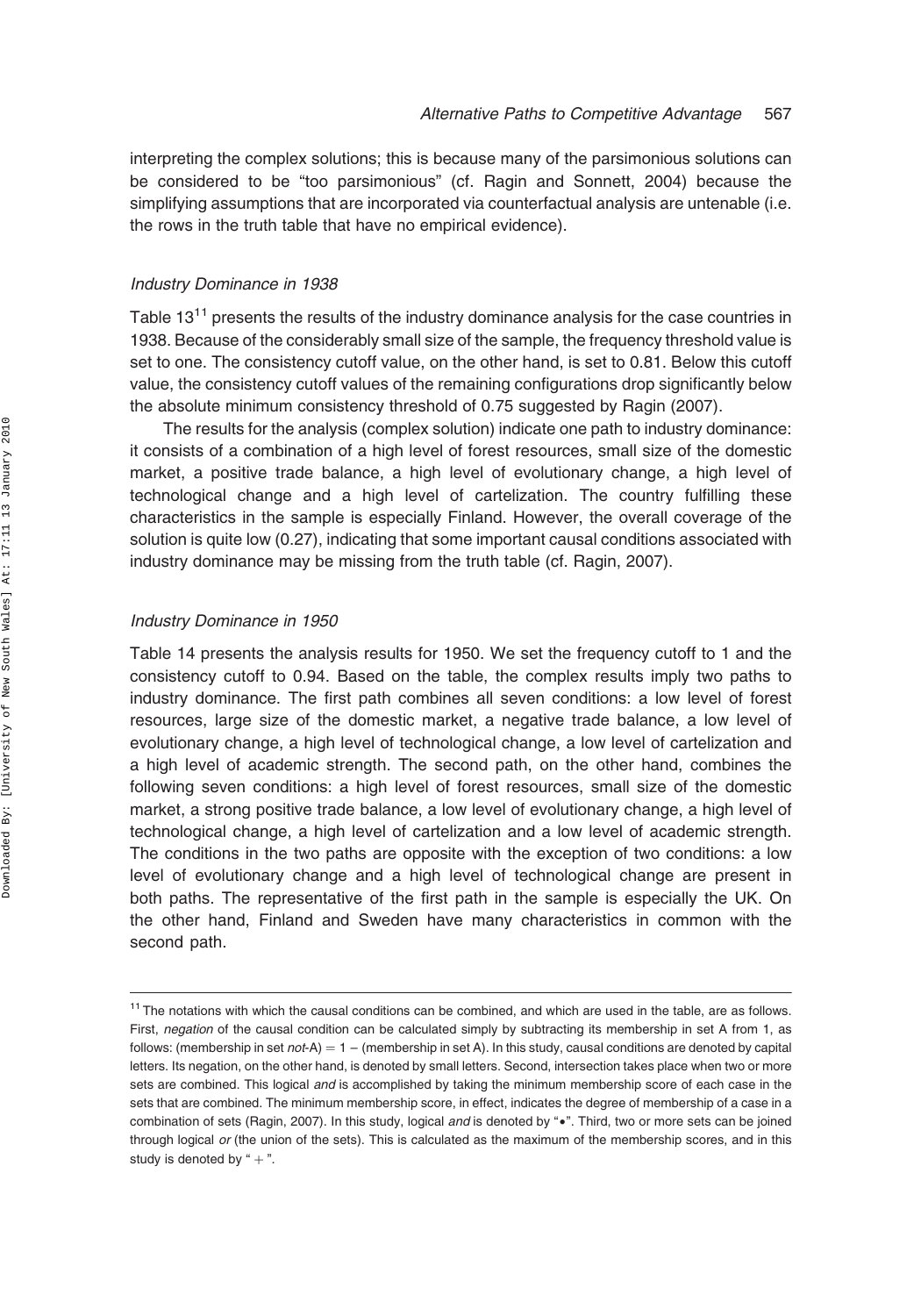|  |  |  |  |  |  | <b>Table 13.</b> Complex and parsimonious solutions for the industry dominance in 1938 |
|--|--|--|--|--|--|----------------------------------------------------------------------------------------|
|--|--|--|--|--|--|----------------------------------------------------------------------------------------|

| <b>Complex solution</b>                |                                                                                                        | <b>Parsimonious solution</b>                                                                                                             |                   |  |  |
|----------------------------------------|--------------------------------------------------------------------------------------------------------|------------------------------------------------------------------------------------------------------------------------------------------|-------------------|--|--|
| Frequency cutoff<br>Consistency cutoff | 1. FOREST RESOURCES. size of domestic market. TRADE<br>BALANCE.EVOL CHANGE.TECH CHANGE.CARTELS<br>0.81 | 1. size of domestic market.EVOL<br>$CHANGE +$<br>2. FOREST RESOURCES . EVOL<br>CHANGE • TRADE BALANCE $+$<br>3. EVOL CHANGE. TECH CHANGE |                   |  |  |
| Solution Indices                       |                                                                                                        | Solution Indices                                                                                                                         |                   |  |  |
| N<br>Consistency<br>Coverage           | 6<br>0.81<br>0.27                                                                                      | N<br>Consistency<br>Coverage                                                                                                             | 6<br>0.74<br>0.45 |  |  |

Table 14. Complex and parsimonious solutions for industry dominance in 1950

| <b>Complex solution</b>                                    |                                                                                                                                                                                                           |                  | <b>Parsimonious solution</b> |  |  |
|------------------------------------------------------------|-----------------------------------------------------------------------------------------------------------------------------------------------------------------------------------------------------------|------------------|------------------------------|--|--|
| $ACADEMIC \cdot STRENGTH +$<br>CARTELS • academic strength | 1. forest resources · SIZE OF DOMESTIC MARKET •<br>trade balance . evol change . TECH CHANGE . cartels .<br>2. FOREST RESOURCES • size of domestic market •<br>TRADE BALANCE . Evol change . TECH CHANGE. | 1. TECH CHANGE   |                              |  |  |
| Frequency cutoff                                           |                                                                                                                                                                                                           |                  |                              |  |  |
| Consistency cutoff                                         | 0.94                                                                                                                                                                                                      |                  |                              |  |  |
| Solution Indices                                           |                                                                                                                                                                                                           | Solution Indices |                              |  |  |
| N                                                          | 6                                                                                                                                                                                                         | N                | 6                            |  |  |
| Consistency                                                | 0.97                                                                                                                                                                                                      | Consistency      | 0.77                         |  |  |
| Coverage                                                   | 0.30                                                                                                                                                                                                      | Coverage         | 0.43                         |  |  |

#### Industry Dominance in 1974

Table 15 shows the results for the industry dominance analysis for 1974. As can be noticed, we select the frequency cutoff to be 1 and the consistency cutoff to be 0.85. The consistency of the solution is 0.96 and the coverage 0.56.

We now identify three independent paths to dominance. All the paths are considerably different. The first path for dominance combines a low level of forest resources, large size of the domestic market, a positive trade balance, a low level of technological change, a low level of cartelization and a high level of academic strength. The second combines a high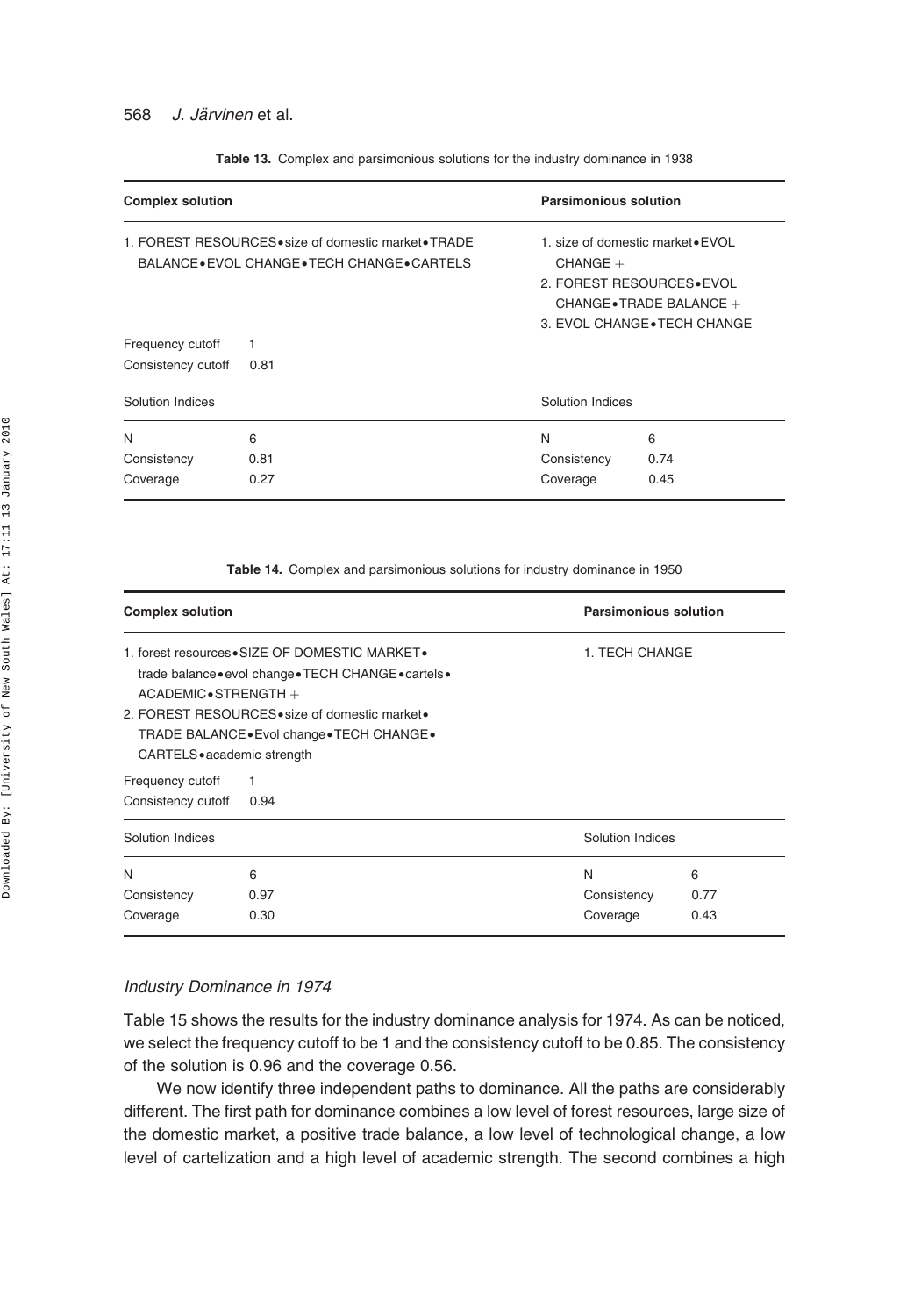| <b>Complex solution</b>                            |                                                                                                                                                                                                                                                                                                                                                                         | <b>Parsimonious solution</b>                                                              |           |  |
|----------------------------------------------------|-------------------------------------------------------------------------------------------------------------------------------------------------------------------------------------------------------------------------------------------------------------------------------------------------------------------------------------------------------------------------|-------------------------------------------------------------------------------------------|-----------|--|
| strength<br>Frequency cutoff<br>Consistency cutoff | 1. forest resources•SIZE OF DOMESTIC MARKET•trade balance•tech<br>change • cartels • ACADEMIC STRENGTH +<br>2. FOREST RESOURCES∙SIZE OF DOMESTIC MARKET∙EVOL<br>CHANGE • trade balance • tech change • cartels • academic strength +<br>3. FOREST RESOURCES • size of domestic market • TRADE<br>BALANCE . evol change . TECH CHANGE . CARTELS . academic<br>1.<br>0.85 | 1. SIZE OF DOMESTIC<br>MARKET (GDP) $+$<br>2. FOREST<br>$RESOURCES +$<br>3. TRADE BALANCE |           |  |
| <b>Solution Indices</b>                            |                                                                                                                                                                                                                                                                                                                                                                         | Solution Indices                                                                          |           |  |
| N<br>Consistency<br>Coverage                       | 6<br>0.96<br>0.56                                                                                                                                                                                                                                                                                                                                                       | N<br>Consistency<br>Coverage                                                              | 6<br>0.78 |  |

Table 15. Complex and parsimonious solutions for industry dominance in 1974

level of forest resources, large size of the domestic market, a high level of evolutionary change, a negative trade balance, a low level of technological change, a low level of cartelization and a low level of academic strength. Finally, the third path combines a high level of forest resources, small size of the domestic market, a positive trade balance, a low level of evolutionary change, a high level of technological change, a high level of cartelization and a low level of academic strength. As regards the countries in our sample, the last path fits the two small-size countries, Finland and Sweden, and the first two paths more the large countries in the sample, especially the UK.

#### Industry Dominance in 2000

Finally, Table 16 presents the results for industry dominance in 2000. As regards the basic indices, the frequency cutoff was set to one and the consistency cutoff to 0.88. If we consider the complex solution as the preferred one (consistency 0.92; coverage 0.96), the following implications can be made.

Now, the results imply two paths to dominance. The first path combines the following conditions: a high level of forest resources, large size of the domestic market, a negative trade balance, a low level of evolutionary change, a low level of technological change and a high level of academic strength. The second path, on the other hand, combines a high level of forest resources, small size of the domestic market, a positive trade balance, a low level of evolutionary change and a high level of academic strength. The latter path is strongly supported by the data (i.e. by the countries of Finland and Sweden).

#### Discussion and Conclusions

One of the persistent myths in management practice is the longevity of competitive advantage of large firms. However, this assumption does not hold in the light of historical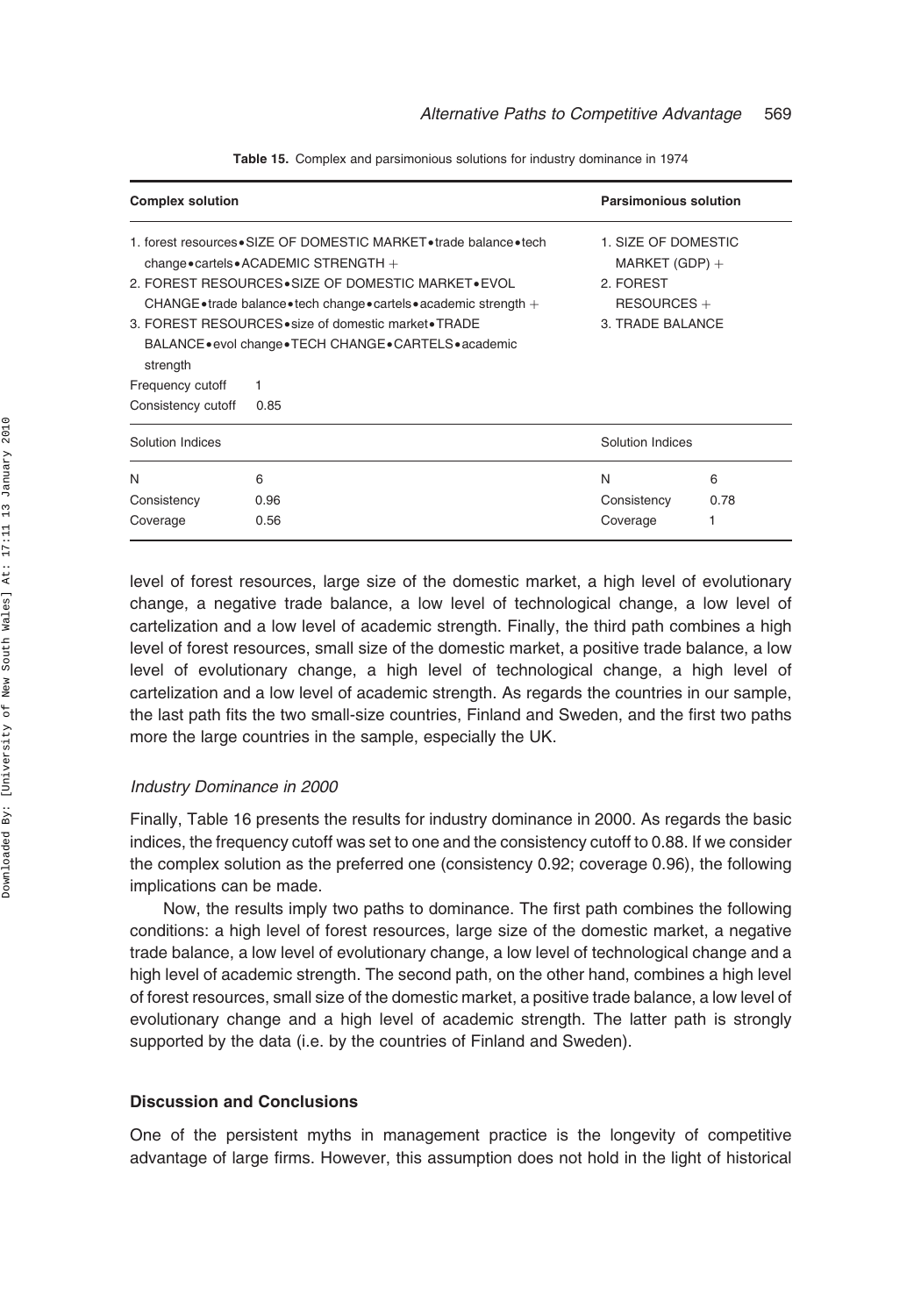| <b>Complex solution</b>                |                                                                                                          | <b>Parsimonious solution</b>                 |                   |  |
|----------------------------------------|----------------------------------------------------------------------------------------------------------|----------------------------------------------|-------------------|--|
| $\bullet$ ACADEMIC STRENGTH $+$        | 1. FOREST RESOURCES. SIZE OF DOMESTIC MARKET<br>•trade balance • evol change • tech change               | 1. FOREST RESOURCES • ACADEMIC<br>STRENGTH + |                   |  |
| Frequency cutoff<br>Consistency cutoff | 2. FOREST RESOURCES • size of domestic market •<br>TRADE BALANCE. evol change. ACADEMIC STRENGTH<br>0.88 | 2. evol change . ACADEMIC STRENGTH           |                   |  |
| Solution Indices                       |                                                                                                          | Solution Indices                             |                   |  |
| N<br>Consistency<br>Coverage           | 6<br>0.92<br>0.96                                                                                        | N<br>Consistency<br>Coverage                 | 6<br>0.90<br>0.96 |  |

Table 16. Complex and parsimonious solutions for industry dominance in 2000

research. As Foster and Kaplan (2001: 41), two McKinsey consultants, conclude in their massive research on the survival of large corporations "... the corporate equivalent of El Dorado—the golden company that continually outperforms the market—has never existed". The overall picture of their study of 1000 companies in 15 industries resembles the tradition of evolutionary studies in industrial organization literature (Klepper, 1996; Murmann, 2003) that underlines the impact of industry life-cycle phase, age and size of an organization, and the amount of research and development investments on the probability of firm survival. Although rich in its theoretical underpinnings in evolutionary theory (overview in Nelson, 1995) and Austrian economics (Schumpeter, 1934) the field of evolutionary strategy is still not complete when it comes to comparative analysis of different national settings. Our research targets this question: to what extent does the nationality of firms explain competitive position of large firms and what factors are sufficient to result in competitive advantage of large firms at a specific point in time.

The central results of our exploratory study are, first, the notion that some countries are continuously able to raise successful companies whereas other countries manifest a relative decline after a temporal success. In our case, Finland and Sweden have been continuously successful in terms of large firms in the top-20 ranking and also in terms of technological efficiency. On the contrary, the originally dominant countries (UK and Norway) almost lost their ability to create dominant large firms during the twentieth century.

Second, the size of the firm populations in the specific countries varied considerably, but correlates with the number of inhabitants (many firms in large countries; few firms in small countries). Over time, however, each country produced a number of large firms. This pattern also continued throughout our period of analysis, although we report the relative decline and rise of some nations. Another steady pattern in the industry evolution was that an infinite number of large firms exhibited efficiency in terms of production/machine. This seems not to be dependent on the country of origin. Thus, the differences in efficiency at country level are most probably a result of the population size rather than nation-specific technological know-how.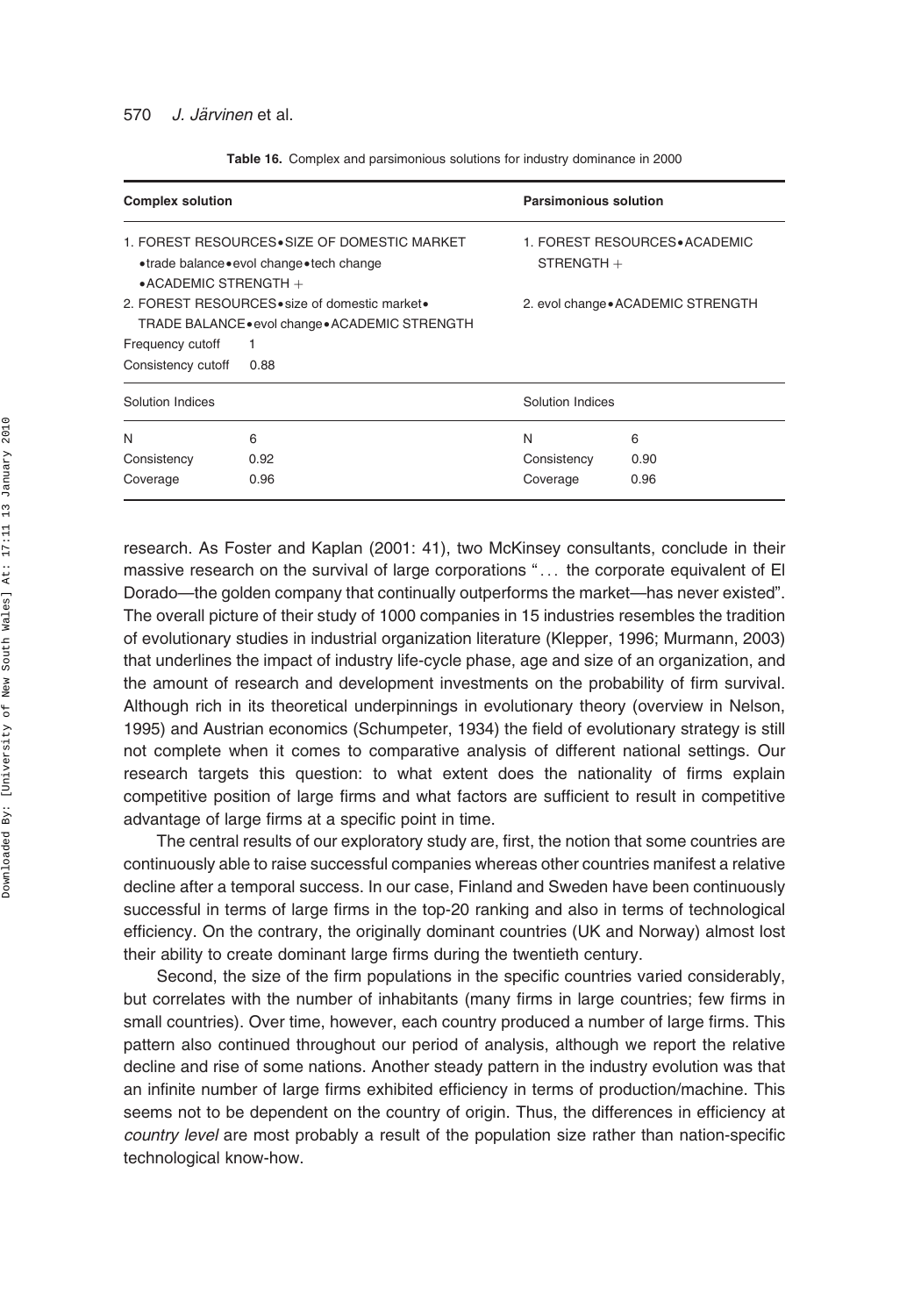The third key result is novel both in the context of evolutionary and cluster literatures. Namely, our fuzzy-set analysis demonstrates that (a) the sources of competitive advantage of large firms vary between different historical periods and (b) several causal pathways can lead to competitive advantage of large firms. More specifically, the identified different paths to success imply that the most important resources (in our case raw materials, energy and customers) may be unequally distributed among countries. For example, countries with large forests lack proximity to customers. On the contrary, countries with proximate customers lack forests and hydropower. Despite a lack of some resources, countries may produce successful firms. Thus, we may state the following: a set of resources is a necessary but not sufficient cause for competitive advantage of large firms.

What is more, in the case of large countries/firm populations (Germany, France, UK), a baseline model of industry evolution logically explains the emergence and survival of large companies as the result of variation (hundreds of companies), selection (over time only some firms survive and grow) and retention. In the case of small countries/firm populations, the evolutionary competition seems to have less explanatory power. This is a contradictory finding vis-a`-vis existing literature. Previously, for example, Murmann (2003) found empirical confirmation in the synthetic dye industry that more start-ups, *ceteris paribus*, increase the odds that some firms will be successful. Thus, our finding that a country with a low number of firm entries (Finland) has been continuously successful creating the largest firm in the European context raises important theoretical questions. Our interpretation is that small countries may provide a different environment in which firms learn to adapt to changing environments in a way that is not possible in larger countries. For example, we may argue that the way of organizing the key processes (production, marketing and logistics) of a firm may explain the size and survival rate of the initially large companies. In other words, because of distant markets and increasing competition, Finnish, Swedish and Norwegian companies needed to (perhaps prematurely) emphasize scale and scope dimension in their business activities.

#### Acknowledgements

All authors contributed equally. Author names are in alphabetical order. The authors would like to thank the discussants and reviewers of the 2009 Academy of Management Conference and Ecis workshop on "Technological Discontinuities and Transitions: Evolution Theory and Inter-disciplinary Crossovers" in May 2008. An earlier version is the winner of the Carolyn Dexter Award at the 2009 Academy of Management Conference, Chicago. The authors are indebted to Mikko Lauerma for research assistance and Kalle Pajunen for helpful comments. The project was financed by the Academy of Finland and TEKES.

#### References

Barnett, W. P., Greve, H. R. and Park, D. Y. (1994) An evolutionary model of organizational performance, Strategic Management Journal, 15(Winter), pp. 11–28.

Barney, J. B. (1991) Firm resources and sustained competitive advantage, Journal of Management, 17(1), pp. 99-120. Best, M. (2001) The New Competitive Advantage (Oxford: Oxford University Press).

Birkner (1900–1975) Birkner. Handbuch der Papier-Industrie Europas, several vols (Darmstadt: Verlag Birkner).

Blundel, R. and Thatcher, M. (2005) Contrasting local responses to globalization: the case of volume yacht manufacturing in Europe, Entrepreneurship and Regional Development, 17(November), pp. 405–429.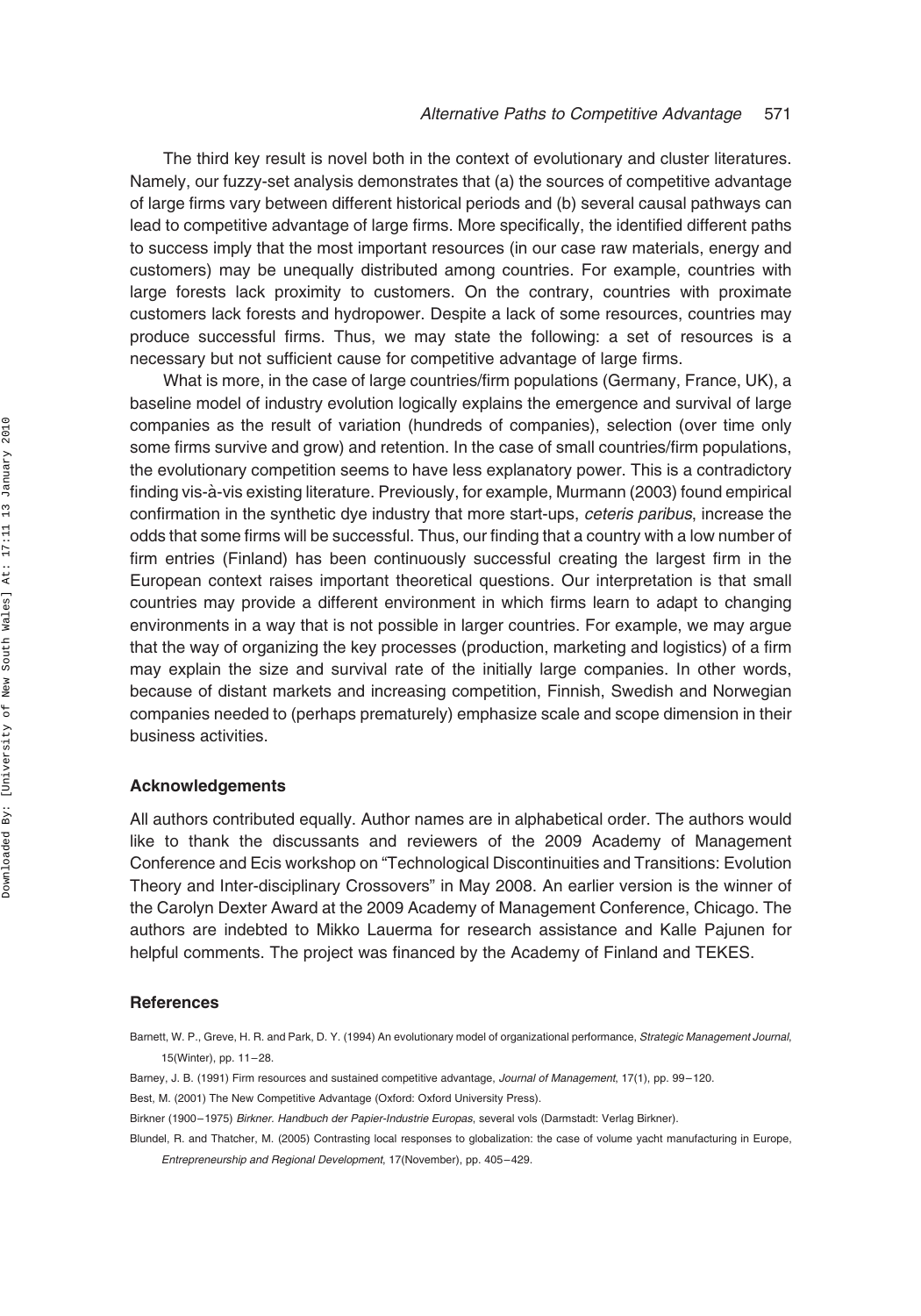#### 572 J. Järvinen et al.

Brock, W., Magee, S. P. and Young, L. (1989) Black Hole Tariffs Endogenous Policy Theory (Cambridge: Cambridge University Press).

- Brouthers, K. D., Brouthers, L. E. and Werner, S. (2008) Resource-based advantages in an international context, Journal of Management, 34(2), pp. 189–217.
- Camison-Zornoza, C., Lapiedra-Alcami, R., Segarra-Cipres, M. and Boronat-Navarro, M. (2004) A meta-analysis of innovation and organizational size, Organization Studies, 25(3), pp. 331–361.
- Cassis, Y. (1997) Big Business: The European Experience in the Twentieth Century (Oxford: Oxford University Press).
- Chandler, A. D. (1962) Strategy and Structure: Chapters in the History of the Industrial Enterprise (Cambridge, MA: MIT Press).
- Chandler, A. D. (1977) The Visible Hand (Cambridge, MA: The Belknap Press of Harvard University Press).
- Chandler, A. D. J. (1990) Scale and Scope. The Dynamics of Industrial Capitalism (Cambridge, MA: The Belknap Press of Harvard University Press).
- Christensen, C. M., Suarez, F. F. and Utterback, J. M. (1998) Strategies for survival in fast-changing industries, Management Science, 44(12), pp. S207–S220.
- Clancy, P., O'Malley, E., O'Connel, L. and Van Egeraat, C. (2001) Industry clusters in Ireland: an application of Porter's model of national competitive advantage to three sectors, European Planning Studies, 9(1), pp. 7–28.

Coleman, D. C. (1958) The British Paper Industry 1495–1860 (Oxford: Clarendon Press).

Dhanaraj, C. and Parkhe, A. (2006) Orchestrating innovation networks, Academy of Management Review, 31(3), pp. 659–669.

Diesen, M. (1998) Economics of Pulp and Paper Industry. Paper Making Science & Technology (Helsinki: Fapet).

- Diouf, J. (2007) FAO—a knowledge organization for the third millennium, Unisylva. An International Journal of Forestry and Forest Industries,  $58(1/2)$ , pp.  $5-6$ .
- Dobrev, S. D., Kim, T. Y. and Hannan, M. T. (2001) Dynamics of niche width and resource partitioning, American Journal of Sociology, 106(5), pp. 1299–1337.
- Dykes Spicer, A. (1907) The Paper Trade. A Descriptive and Historical Survey of the Paper Trade from the Commencement of the Nineteenth Century (London: Methuen).
- Fasting, K. (1968) Den Norske Papirindustris Historia 1893–1968 (Oslo).
- Fiss, P. C. (2007) A set-theoretic approach to organizational configurations, Academy of Management Review, 32(4), pp. 1180–1198.
- Foster, R. and Kaplan, S. (2001) Creative Destruction: Why Companies that are Built to Last Underperform the Market—And How to Successfully Transform Them (New York: Doubleday Business).
- Galambos, L. (1988) What have CEOs been doing?, The Journal of Economic History, 48(2), pp. 243–258.
- Geroski, P. A. (1998) An applied econometrician's view of large company performance, *Review of Industrial Organization*, 13(3), pp. 271–293.
- Gold, S. (2003) The Development of European Forest Resources, 1950 to 2000: A Better Information Base. A Study Implemented in the Framework of the European Forest Sector Outlook Study (EFSOS) (Geneva: United Nations).
- Hazley, C. (2000) Forest-Based and Related Industries of the European Union: Industrial Districts, Clusters and Agglomerations (Helsinki: Taloustieto).
- Healey, M. J. and Dunham, P. J. (1994) Changing competitive advantage in a local economy: the case of Coventry, 1971–90, Urban Studies, 31(8), pp. 1279–1302.
- Häggblom, R. (1999) The forest cluster is becoming global and more compact, in: A. Reunala, I. Tikkanen & E. Åsvik (Eds), The Green Kingdom. Finland's Forest Cluster, pp. 296-301 (Helsinki: Otava Publishing Ltd-Metsämiesten Säätiö Foundation).
- John, C. H. and Pouder, R. W. (2006) Technology clusters versus industry clusters: resources, networks, and regional advantages, Growth and Change, 37(2), pp. 141–171.
- Katz, A., Vom Hau, M. and Mahoney, J. (2005) Explaining the great reversal in Spanish America: fuzzy-set analysis versus regression analysis, Sociological Methods & Research, 33(4), pp. 539–573.
- Kettunen, J. (2002) Kuuseen kurkottajat. Teknologian kehitys Metsäliiton piirissä 1950-luvulta vuosituhannen vaihteeseen (Helsinki: Metsäliitto-vhtvmä).
- Klepper, S. (1996) Entry, exit, growth, and innovation over the product life cycle, The American Economic Review, 86(3), pp. 562–583. Klepper, S. (2002) Firm survival and evolution of oligopoly, The RAND Journal of Economics, 33(1), pp. 37–61.
- Kogut, B. (Ed.) (1993) Country Competitiveness: Technology and the Organization of Work (New York: Oxford University Press).
- Kogut, B., MacDuffie, J. P. and Ragin, C. C. (2004) Prototypes and strategy: assigning causal credit using fuzzy sets, European Management Review, 1(2), pp. 114–131.

Krawany, F. v. (1910) Internationale Papier-Statistik (Berlin: Verlag für Fachliteratur).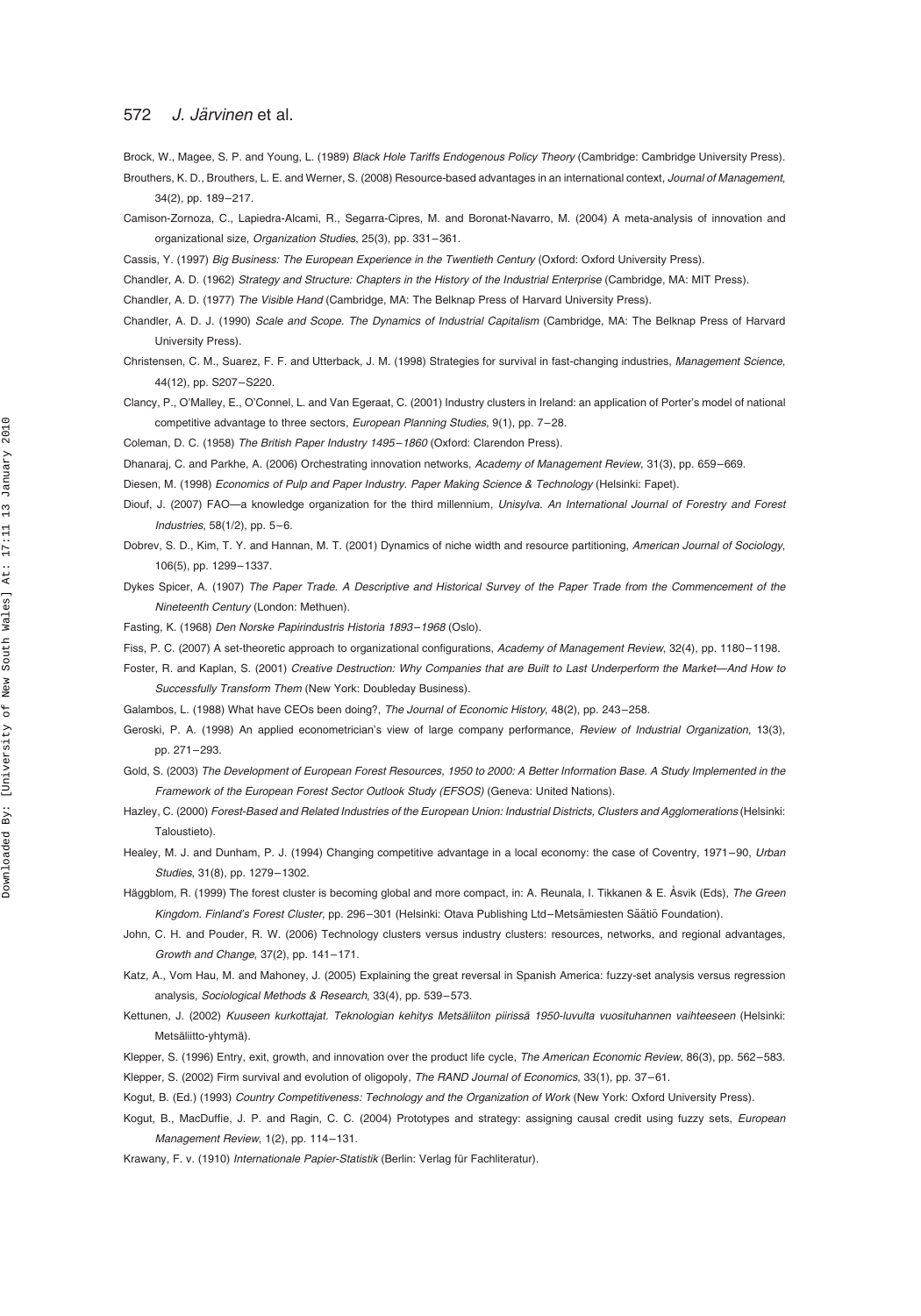Krueger, A. O. (1974) The political economy of the rent seeking society, American Economic Review, 64(3), pp. 291–303. Krugman, P. (1991) Increasing returns and economic-geography, Journal of Political Economy, 99(3), pp. 483–499. Krugman, P. and Venables, A. J. (1995) Globalization and the inequality of nations, Quarterly Journal of Economics, 110(4), pp. 857–880.

Lai, H. and Shyu, J. Z. (2005) A comparison of innovation capacity at science parks across the Taiwan Strait: the case of Zhangjiang High-Tech Park and Hsinchu Science-based Industrial Park, Technovation, 25, pp. 805–813.

Lamberg, J.-A. and Laurila, J. (2005) Materializing the societal effect: organizational forms in the change of paper industry dominance, Organization Studies, 26(12), pp. 1809–1830.

Lamberg, J.-A. and Ojala, J. (2006) Evolution of competitive strategies in global forestry industries: introduction, in: J.-A. Lamberg, J. Näsi, J. Ojala & P. Sajasalo (Eds), The Evolution of Competitive Strategies in Global Forestry Industries: Comparative Perspective, pp. 1–29 (Dordrecht: Springer).

Landberg, E., Lyche, B. and Ojala, O. O. (Eds) (1950) Brusewitz Nordisk Papperskalender 1950–1951 (Göteborg: Hugo Brusewitz Ab).

- Lawson, C. and Lorenz, E. (1999) Collective learning, tacit knowledge and regional innovative capacity, Regional Studies, 33(4), pp. 305–317.
- Lin, C., Tung, C. and Huang, C. (2006) Elucidating the industrial cluster effect from a system dynamics perspective, Technovation, 26, pp. 473–482.

Lund, A. (1999) Förteckning över pappersmaskiner i Finland 1842–1998 (Åbo).

Lundvall, B.-Å. (2007) National innovation systems—analytical concept and development tool, Industry and Innovation, 14(1), pp. 95-119.

Lundvall, B.-Å., Johnson, B., Andersen, E. S. and Dalum, B. (2002) National systems of production, innovation and competence building, Research Policy, 31(2), pp. 213–231.

Lyrholm, T. L. (Ed.) (1950) Handbook of the Northern Wood Industries 1950. Timber, Woodpulp, Paper. Sweden–Norway–Finland (Stockholm: A. B. Svensk Trävaru-Tidning).

Maddison, A. (2001) The World Economy: A Millenium Perspective (Paris: OECD).

- McGahan, A. M. and Silverman, B. S. (2001) How does innovative activity change as industries mature?, International Journal of Industrial Organization, 19(7), pp. 1141–1160.
- Moen, E. (1998) The Decline of the Pulp and Paper Industry in Norway, 1950–1980. A Study of a Closed System in an Open Economy (Oslo: Scandinavian University Press).

Morosini, P. (2004) Industrial clusters, knowledge integration and performance, World Development, 32(2), pp. 305–326.

Mowery, D. C. and Nelson, R. R. (Eds) (1999) Sources of Industrial Leadership: Studies of Seven Industries (New York: Cambridge University Press).

Munsell, J. (1980) Chronology of Origins of Paper and Paper-Making (New York: Garland).

- Murmann, J. P. (2003) Knowledge and Competitive Advantage: The Coevolution of Firms, Technology, and National Institutions (Cambridge, MA: Cambridge University Press).
- Nelson, R. R. (Ed.) (1993) National Innovation Systems (New York: Oxford University Press).
- Nelson, R. R. (1995) Recent evolutionary theorizing about economic change, Journal of Economic Literature, 33(1), pp. 48–90.
- Nelson, R. R. and Winter, S. G. (1982) An Evolutionary Theory of Economic Change (Cambridge, MA: The Belknap Press of Harvard University Press).
- North, D. C. (1990) Institutions, Institutional Change, and Economic Performance (Cambridge and New York: Cambridge University Press).
- Ojala, J., Lamberg, J.-A., Ahola, A. and Melander, A. (2006) The ephemera of success: strategy, structure and performance in the forestry industries, in: J.-A. Lamberg, J. Näsi, J. Ojala & P. Sajasalo (Eds), The Evolution of Competitive Strategies in Global Forestry Industries: Comparative Perspectives, pp. 257–286 (Dordrecht: Springer).
- Osakeyhtiöt (1937–1973) Suomen pankit ja osakeyhtiöt [Banks and Limited Liability Companies in Finland], several vols (Helsinki: Kustannusosakeyhtiö liiketieto).
- Pajunen, K. (2008) Institutions and inflows of foreign direct investment: a fuzzy-set analysis, Journal of International Business Studies, 39(4), pp. 652–669.
- Patel, P. and Pavitt, K. (1997) The technological competencies of the world's largest firms: complex and path-dependent, but not much variety, Research Policy, 26(2), pp. 141-156.
- Pavitt, K., Robson, M. and Townsend, J. (1987) The size distribution of innovating firms in the UK—1945–1983, Journal of Industrial Economics, 35(3), pp. 297–316.